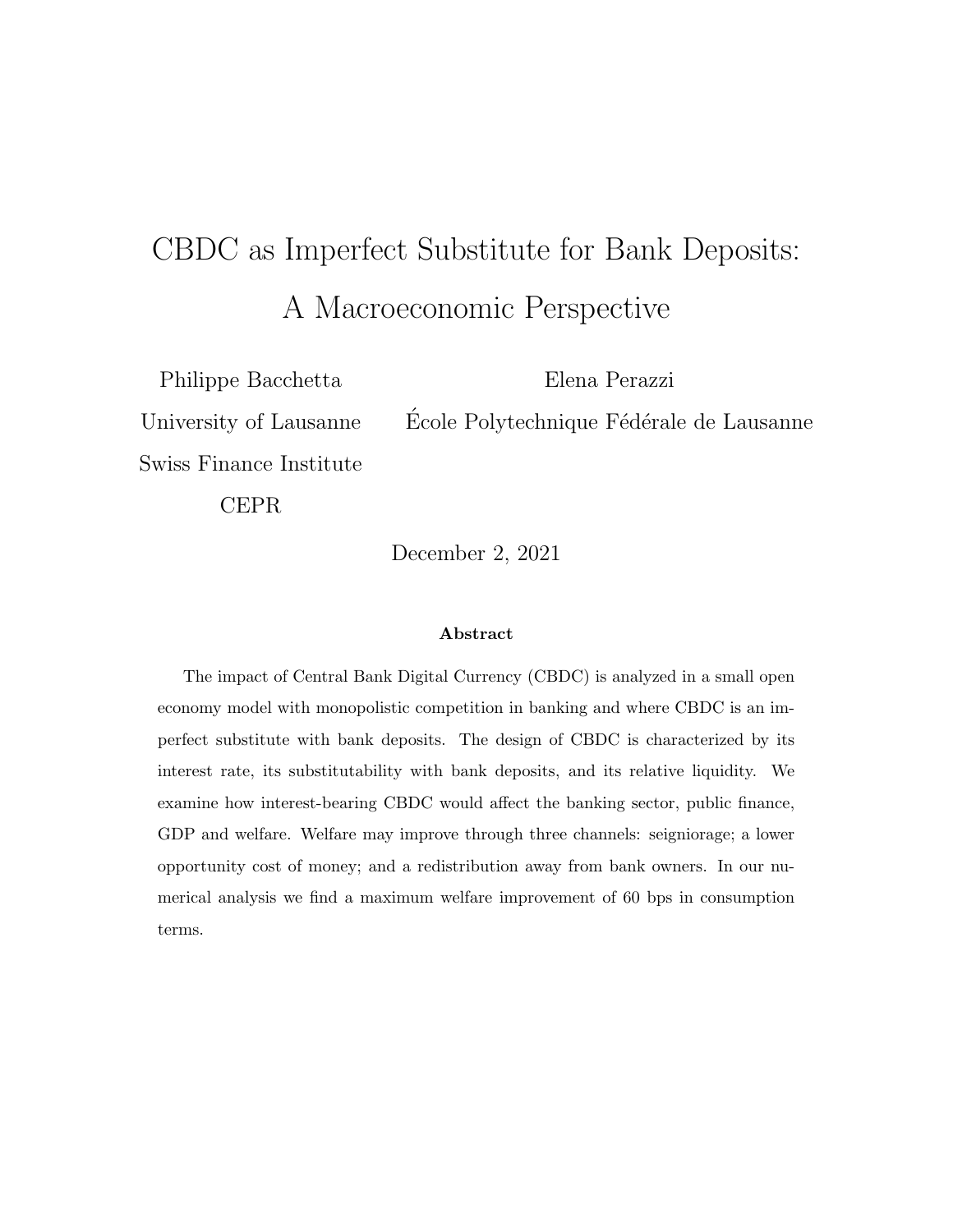# 1 Introduction

As our economies are becoming increasingly digital, central banks around the world are exploring the possibility of issuing central bank digital currency (CBDC). Since there are various ways to implement CBDCs, it important to understand its implications. For example, CBDC could mainly substitute cash, which would have little impact on financial intermediation. Alternatively, it could substitute checking deposits and could lead to banking disintermediation. Although a growing literature is exploring the macroeconomic implications of CBDC, our understanding is still limited.<sup>1</sup> Under some conditions, CBDC leaves economic outcomes unchanged, as shown in Brunnermeier and Niepelt (2019). In contrast, other studies show that the disintermediation implied by CBDCs would reduce bank loans and possibly output (see Keister and Sanches (2021) or Chiu et al. (2021)), while Barrdear and Kumhof (2021) predict a large increase in output. Results depend in particular on how easily banks can substitute checking deposits by other types of funding and how substitutable are checking deposits with CBDC. The interest rate on CBDC and the competitive structure of the banking sector may also play significant roles.

The purpose of this paper is to shed light on these issues by analyzing the impact of CBDC in a standard open-economy model with monopolistic competition in banking, where CBDC and bank deposits are imperfect substitutes. The design of CBDC is characterized by its interest rate, its substitutability with bank deposits, and its relative liquidity. In this environment, we examine how different design choices for CBDC would affect the banking sector, public finance, GDP and welfare. While bank profits are affected by CBDC design, this does not affect bank funding and banks' ability to extend loans since banks can also borrow in the international capital market. In determining the optimal design, the central bank has to consider seigniorage and the opportunity cost of holding money. For example, a low CBDC interest rate generates higher seigniorage but also a higher opportunity cost. We evaluate these trade-offs and provide quantitative estimates assuming distortionary taxation.

We model imperfect substitutability by assuming that all the different monies contribute to the formation of a composite liquid asset, which is useful to households as it

<sup>&</sup>lt;sup>1</sup>E.g., see Auer et al. (2021), and Niepelt (2021) for recent surveys of the literature.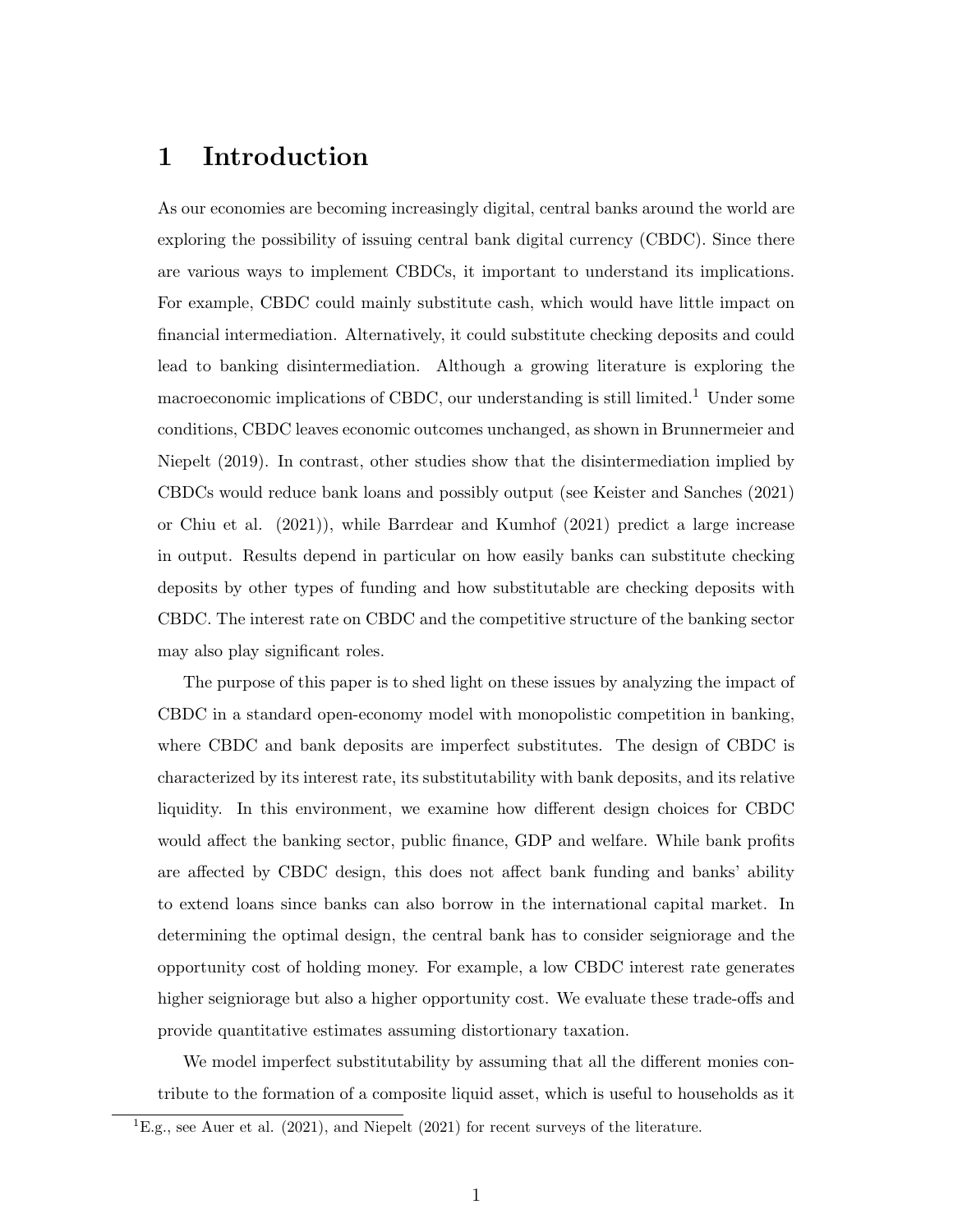reduces the transaction cost of acquiring goods for consumption.<sup>2</sup> Given the interest paid by each type of money, households' demand for each reflects the optimal trade-off between maximizing interest collection and minimizing the transaction cost, given the imperfect substitutability between the different monies.

In this setup, CBDC design involves three dimensions: the interest rate it pays; its liquidity relative to bank deposits – which, in the model, is the weight of CBDC in the formation of the composite liquid asset – and its degree of substitutability with bank deposits. In practice, liquidity may be related to technological aspects of the design, such as the rapidity of payments, or to any fee structure. Substitutability might involve the interoperability between CBDC and bank deposits (see Brunnermeier and Landau (2019) for discussions on this issue), or some characteristics that might differentiate the two monies and make one more suitable than the other in certain circumstances. For example CBDC might be in the form of token, might grant more or less privacy than bank deposits, might be more secure than bank deposits or might for example offer better conditions for international transactions.

While banks choose the interest rate on deposits to maximize their profit given deposit demand, the central bank chooses the interest rate paid by CBDC, the liquidity of CBDC relative to bank deposits and the degree of substitutability to maximize public welfare.

Most of the literature on CBDC assumes perfect competition in banking or does not model banks explicitly. Exceptions are Andolfatto (2021) who assumes a one bank monopoly and Chiu et al. (2021) who assume Cournot competition with smaller number of banks. In these frameworks, the interest rate on CBDC affects the optimal deposit interest rate and can affect welfare through this channel. With monopolistic competition, however, individual banks take the average deposit rate as given so that

 $2$ This framework extends the idea present in Feenstra (1986), Rebelo and Vegh (1996) and Schmitt-Grohé and Uribe (2004) that money is demanded as it reduces a transaction or liquidity cost. Barrdear and Kumhof (2021) adopt a similar approach. Imperfect substitutability is also modeled by introducing CBDC in the utility function (e.g., Agur et al. (2021) or Ferrari et al. (2020) ) or in search models, where CBDC is used for different transactions (e.g., Assenmacher et al., 2021). However, several papers in the literature assume perfect substitutability between CBDC and bank deposits or focus on the interaction between cash and CBDC (e.g. Davoodalhosseini, 2021).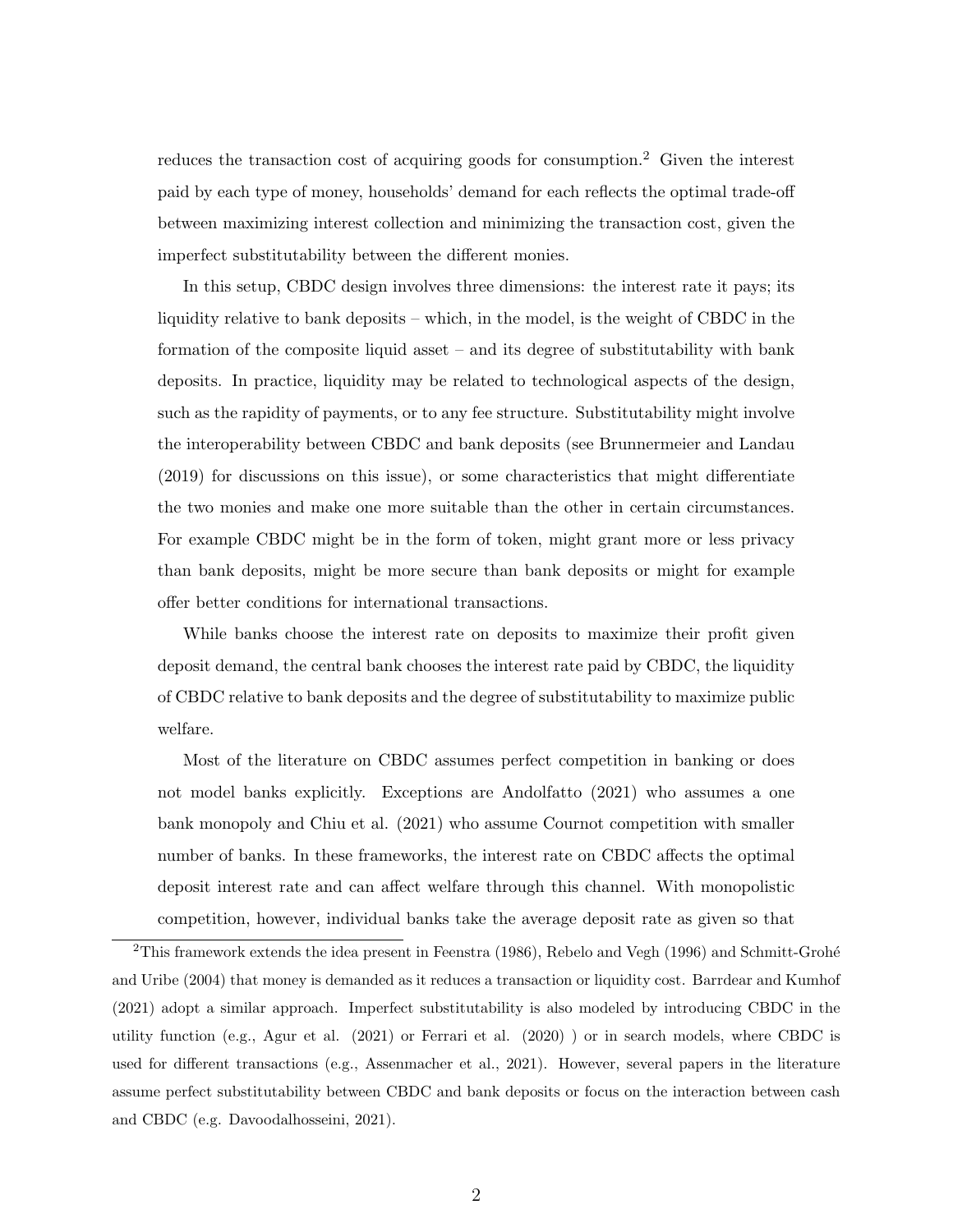the deposit rate is unaffected by the CBDC interest rate.<sup>3</sup>

An important feature of our model is that the two main functions of banks, deposit taking and credit provision, do not interact. This is due to the small open economy assumption, where banks obtain substitute funding at the risk-free rate in the international markets. Alternatively, banks could borrow from the central bank as in Brunnermeier and Niepelt (2019): when the central bank expands its liabilities by issuing CBDC, it might acquire claims vis- $\grave{a}$ -vis the banking sector, thus providing substitute funding for banks. In Brunnermeier and Niepelt (2019) economic outcomes are unchanged if central bank funding is provided at the same conditions as deposit funding, and if the central bank pays the same interest on CBDC as banks do on deposits. In our model, the interest on substitute bank funding would be equal to the risk-free interest rate, which is is higher than the deposit rate. This reduces profits on deposits, but it does not affect credit extension.

While our approach share some features with Barrdear and Kumhof (2021), our paper estimates a significantly lower welfare benefit of CBDC. Their estimate of a 3% GDP increase is due in large part to the following channel. When issuing CBDC, the central bank buys public debt from private investors. This is assumed to decrease the interest rate demanded by investors, which brings savings to the government and general welfare improvements. In our context of a small open economy, the interest rate is given and this mechanism is not present.

We identify three channels through which CBDC may improve welfare. First, through CBDC the central bank may increase its seigniorage revenue, which, everything else equal, would allow the government to reduce income taxes. Second, if households can earn higher interest on their money (CBDC and/or deposit) holdings, they optimally choose to increase their money holdings and thus pay a lower transaction cost on consumption. Third, the introduction of CBDC may lead to a reallocation of banks' rents to the general population, whether in the form of tax reduction (first channel) or in the form of higher interest payment (second channel). If bank rents are collected by a wealthier fraction of the population, this shift implies that CBDC induces some degree of reduction of inequality.

<sup>&</sup>lt;sup>3</sup>Empirical evidence for monopolistic competition in the banking sector is provided e.g. by Drechsler, Savov and Schnabl (2017). Gerali et al. (2010) introduce monopolistic competitive banks in a DSGE model.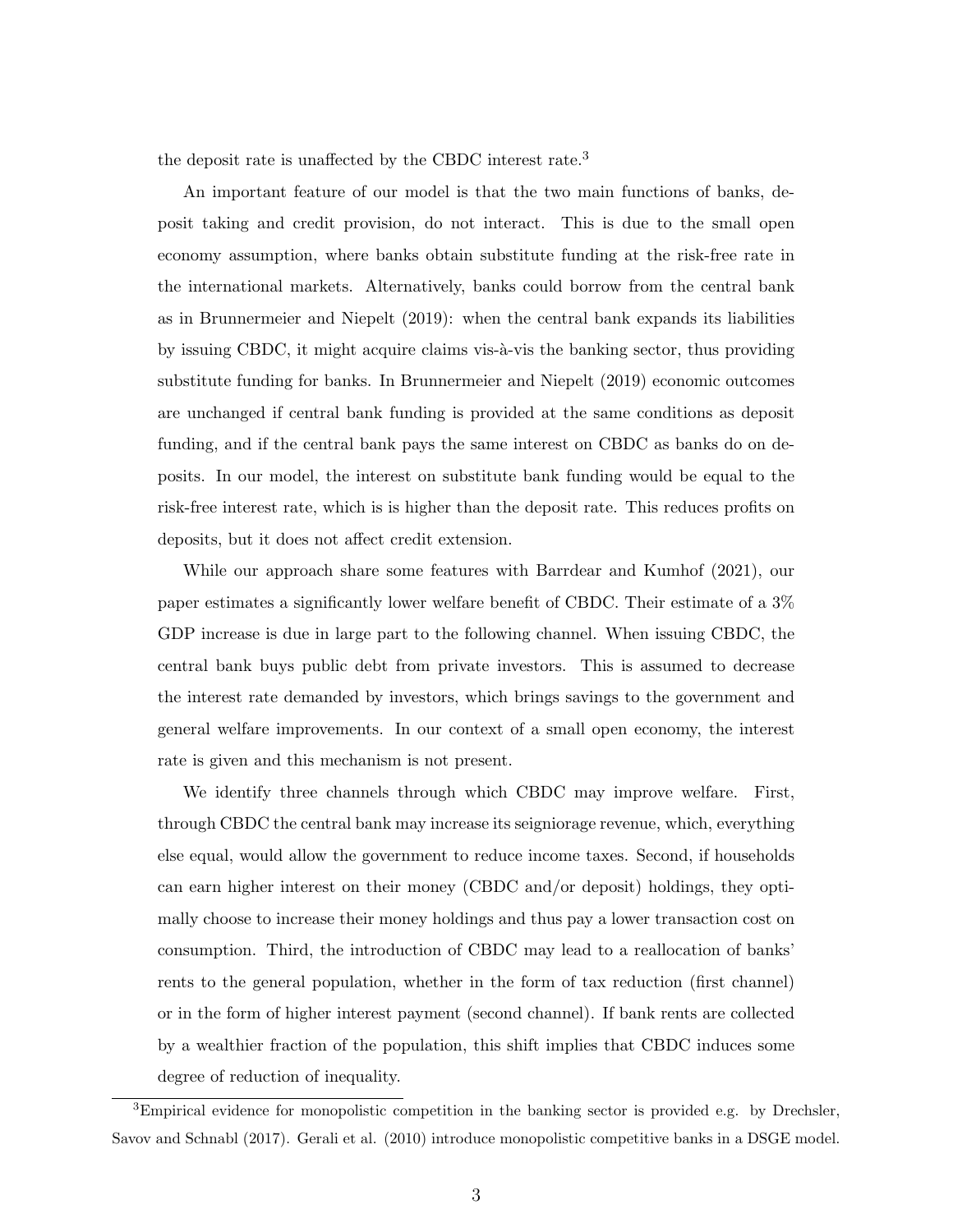Seigniorage is an important endogenous variable in the model. Its magnitude depends on all three dimensions of CBDC (interest rate, liquidity, substitutability). Seigniorage is non-monotonic in the interest rate paid by CBDC, as a higher interest rate decreases seigniorage per unit CBDC issued, but increases its demand. Everything else equal, CBDC demand and seigniorage are in most cases increasing in the liquidity of CBDC relative to bank deposits. Finally, substitutability between bank deposits and CBDC has an ambiguous role for seigniorage.

The optimal interest rate on CBDC is the one that reaches the best compromise between raising higher seigniorage to lower tax distortions or paying higher interest to lower the opportunity cost of holding money. The optimal interest rate depends on how high are existing tax rates, as the higher the tax rate, the higher the distortion they bring to the economy. Thus, with a higher tax rate the potential benefit of the first channel – collecting seigniorage and lower taxes – is higher, hence the optimal interest rate on CBDC is lower. This is relevant since, as reported e.g. by Trabandt and Uhlig (2011), the amount of labor taxation differs enormously between different countries: it is around 25% in the United States and it averages more than 40% in the EU-14 countries.

However, the quantitative analysis shows that these two channels would bring only a modest welfare improvement: at the optimum they would bring an increase of only 8 basis points in consumption terms for countries with a labor tax rate of 20%, and of 20 basis points for countries with a tax rate of 45%.

The third channel we consider is the reallocation of banks' rents that may lead to a reduction of inequality. In one parameterization of the model we consider the limit case in which a zero-size set of "bankers" own the banks and receive all the profits.<sup>4</sup> CBDC allows non-bankers to take over part of the rents associated to deposits, whether in the form of tax reductions or in the form of interest on CBDC holdings. Taking into account this channel, together with the previous two, we find that the welfare of

<sup>4</sup>This parameterization could represent the situation in which the government's welfare function assigns a much higher weight to a fraction of the population that receives a negligible share of the profits. In the United States, for example, households in the bottom 90% of the wealth distribution own only 10% of the stock. See for example "How America's 1% came to dominate equity ownership", https://www.ft.com/content/2501e154-4789-11ea-aeb3-955839e06441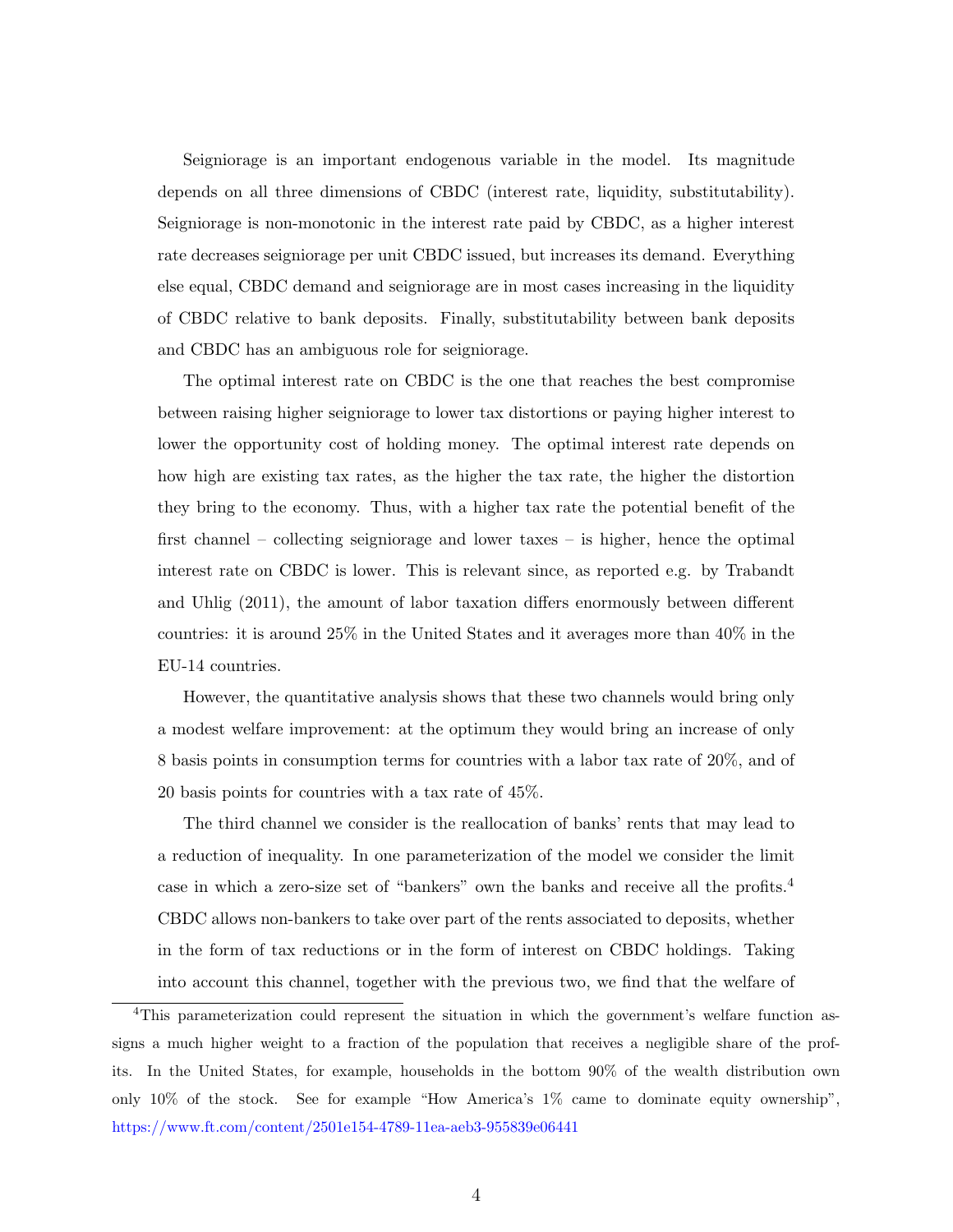non-bankers, which coincides with general welfare if the set of non-bankers has zero size, increases by 53 basis points in countries with 20% labor tax rate and by 60 basis points in countries with 45% labor tax rate.

We also emphasize that these benefits require historically normal interest rates (our baseline rate is 3%). At interest rates close to zero, all three of our channels lose their efficacy: seigniorage clearly is also close to zero, the opportunity cost of holding any form of money is close to zero without the need of introducing CBDC, and banks collect zero rents from deposits, implying that there are no rents that CBDC can redistribute to the public.

The rest of the paper is organized as follows: Section 2 presents the model and Section 3 describes the steady state equilibrium. Section 4 discusses the calibration and Section 5 outlines the numerical results, in terms of the relative demand for CBDC and bank deposits, seigniorage collected by the government, the optimal choice of the interest rate on CBDC and the welfare implications. Section 6 concludes.

# 2 A Model with CBDC

We consider a small open economy model with two types of agents – households and bank owners – firms, banks, and finally the government and the central bank. The world price level is constant at 1; purchasing power parity is assumed to hold, so that the price level is equal to the nominal exchange rate:  $P_t = S_t$ . The world real interest rate is also constant at  $r^*$  and uncovered interest rate parity holds. Thus we have  $(1+i_{t+1}) = (1+r^*)(1+\pi_{t+1}^e)$ , where  $i_{t+1}$  is the nominal interest rate on the domestic safe asset and  $\pi_{t+1}^e$  is the expected inflation rate.

Since the objective of our analysis is to examine the impact of CBDC in the long run, we focus on deterministic steady states, so that  $\pi_{t+1}^e = \pi_{t+1}$ . We assume that the central bank can set inflation at its target level  $\overline{\pi} \geq 0$ . Below we describe the model in real terms.

## 2.1 Demand for Bank Deposits and CBDC

Our model comprises two types of agents, households and bank owners, described in detail in Section 2.2. All the action in the model is on the part of households, which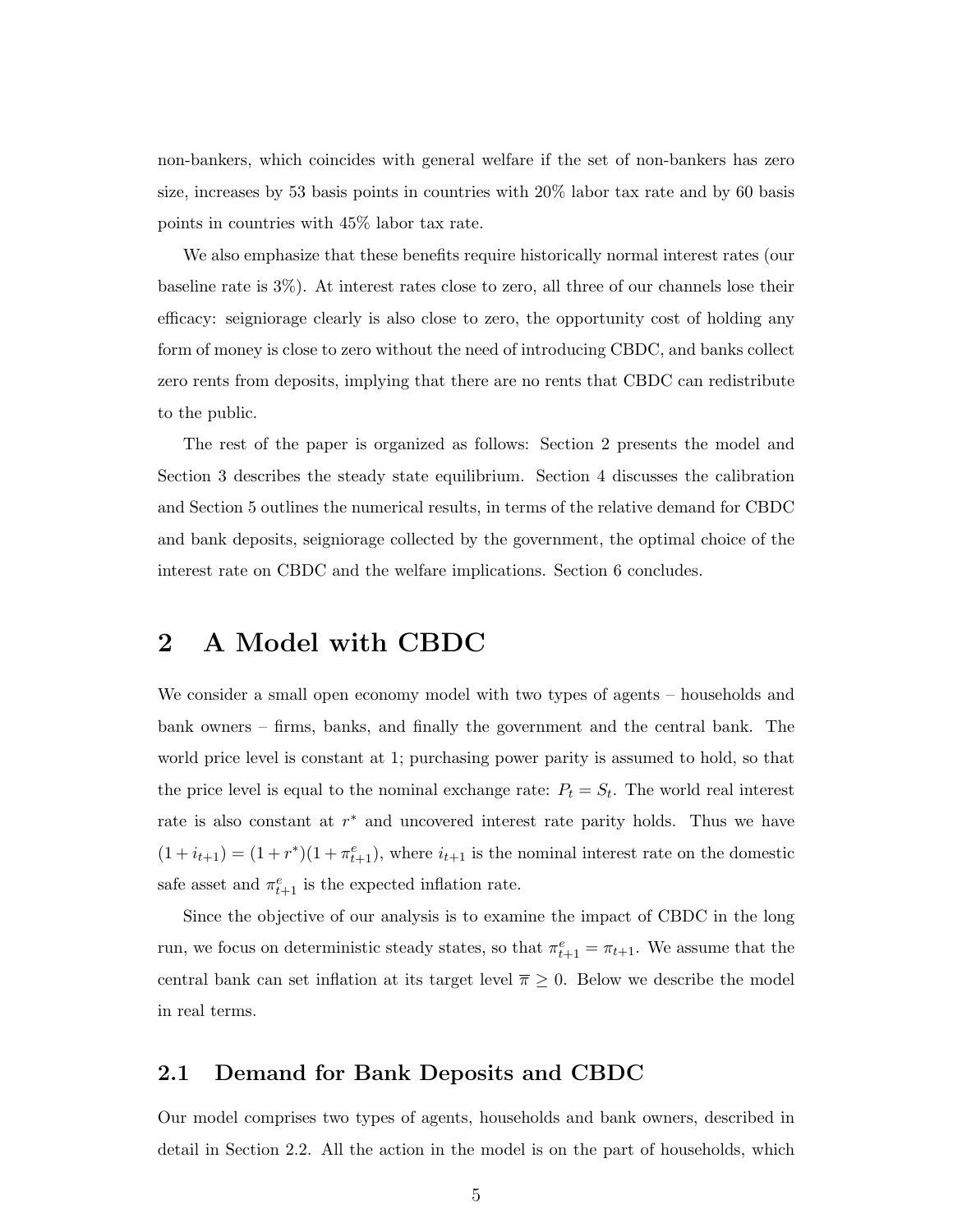in particular generate money demand.

Households decide how to allocate savings between a risk-free internationally traded asset a, paying interest rate  $r^*$ , bank deposits  $d^b(j)$  for each bank j, paying real interest  $r_t^b(j)$ , and CBDC  $d^c$ , paying interest rate  $r_t^c$ . All these interest rates are expressed in real terms. Both bank deposits and CBDC reduce transactions costs, but they are imperfect substitutes.

Bank deposits are issued by a continuum of banks of size 1 in monopolistic competition. The equilibrium interest rate on bank deposits is typically lower than the safe rate  $r^*$  due to the costs of managing deposits and to banks' market power, as discussed in section 2.4.

As in Schmitt-Grohé and Uribe (2004), we assume that households incur transactions costs  $c_t s_t$  to consume  $c_t$ . These costs can be reduced by holding bank deposits and CDBC. More precisely,  $s_t$  is a function of money velocity  $x_t \equiv c_t/d_t$ , where  $d_t$ is a composite of the deposits of all banks and CBDC. This composite captures the imperfect substitutability among deposits. We assume a CES structure:

$$
d_t = \left( \alpha_c (d_t^c)^{\frac{\epsilon_{cb} - 1}{\epsilon_{cb}}} + \alpha_b (d_t^b)^{\frac{\epsilon_{cb} - 1}{\epsilon_{cb}}} \right)^{\frac{\epsilon_{cb}}{\epsilon_{cb} - 1}} \tag{1}
$$

 $d_t^b$  is a composite of all bank deposits:

$$
d_t^b \equiv \left( \int_0^1 (d_t^b(j))^{1 - \frac{1}{\epsilon^b}} dj \right)^{\frac{\epsilon^b}{\epsilon^b - 1}}
$$
 (2)

where  $\epsilon^b > 1$  is the elasticity of substitution between deposits at different banks.  $\frac{\alpha_c}{\alpha_b}$ can be interpreted as the relative liquidity of CDBC with respect to bank deposits, and  $\epsilon_{cb}$  is the elasticity of substitution between bank deposits and CBDC.

The interest rate on CBDC  $r_t^c$  is set by the central bank. The relative liquidity and the elasticity of substitution between bank deposits and CBDC can be a design choice of the government. We assume that

$$
\alpha_c^{ \epsilon_{cb} } + \alpha_b^{ \epsilon_{cb} } = 1 \tag{3}
$$

as in this case one unit of the numeraire good results at most in one unit of the composite  $d_t$  (when  $\alpha_c^{\epsilon_{cb}}$  is allocated in CBDC and  $\alpha_b^{\epsilon_{cb}}$  is allocated in bank deposits). The world without CBDC is one where  $\alpha_c = 0$  and  $\alpha_b = 1.5$ 

<sup>&</sup>lt;sup>5</sup>If the introduction of CBDC implied  $\alpha_c^{\epsilon_{cb}} + \alpha_b^{\epsilon_{cb}} > 1$ , it could improve the overall efficiency of the payment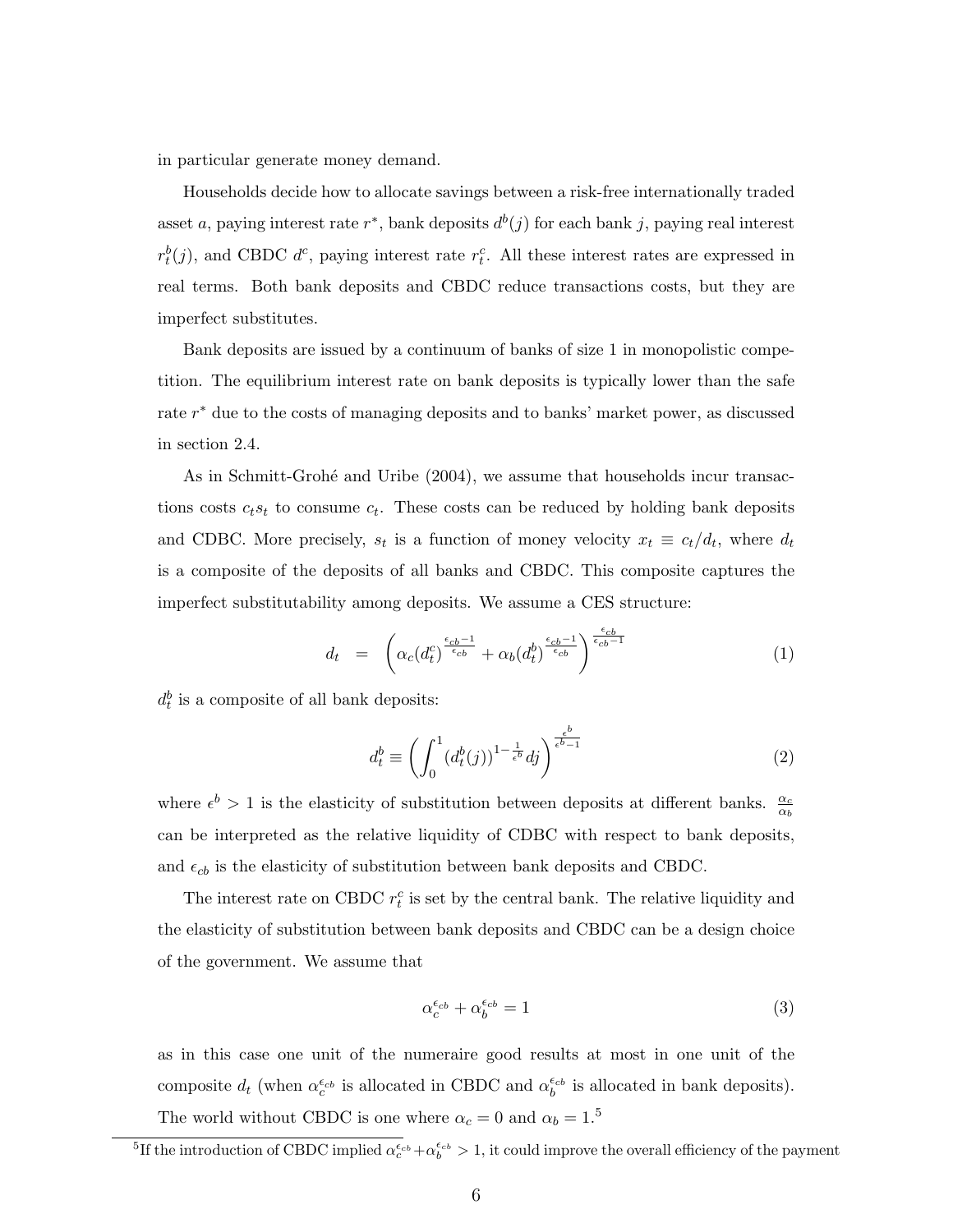Notice that we do not introduce cash in our analysis. We take the view that the role of cash, small relative to that of deposits, is to facilitate transaction of informal type, and that its role would remain largely unaffected by the introduction of CBDC. In the language of this paper, we could consider cash as a type of money with no degree of substitution with digital monies, maybe useful to reduce an independent transaction cost. Our analysis concentrates instead on the competition between CBDC and bank deposits.

## 2.2 Households and Bank Owners

Households are a measure-one set of agents who work in firms, consume, and save. In addition, they own a fraction of firms and banks. They derive utility from consumption and disutility from working. We assume separable CRRA preferences so that the household's periodic flow utility is given by

$$
u(c_t, h_t) = \log(c_t) - \frac{h_t^{1+\gamma}}{1+\gamma} \qquad \gamma \ge 1
$$

where  $c_t$  is consumption and  $h_t$  denotes labor supply. The household's expected lifetime utility is:

$$
U = \sum_{t=0}^{\infty} \beta^t u(c_t, h_t)
$$
\n(4)

where we assume  $\beta(1+r^*)=1$  for stationarity.

The household's budget constraint is

$$
(1 - \tau_h)w_t h_t + (1 + r^*) a_{t-1} + \int_0^1 (1 + r_{t-1}^b(j)) d_{t-1}^b(j) dj
$$
  
+ 
$$
(1 + r_{t-1}^c) d_{t-1}^c + \zeta (1 - \tau^b) \Pi_t^b = c_t (1 + s_t) + \int_0^1 d_t^b(j) dj + d_t^c + a_t + t_t
$$
 (5)

where  $w_t$  is the wage,  $a_t$  are holdings of the bond, and  $\prod_t^b$  are bank dividends,  $t_t$  are lump-sum taxes, all in real terms.  $\tau^h$  and  $\tau^b$  are labor income and dividend tax rates.  $\zeta$  is the fraction of banks that is owned by households.<sup>6</sup>

The remaining fraction  $1-\zeta$  belongs to the second type of agent in the model, bank owners. This is a set of agents of size  $\nu$ , who do not work and, importantly, are not

system since fewer resources would be needed to alleviate the transaction cost. However, we abstract from this effect to concentrate on the effect of the competition between bank deposits and CBDC.

<sup>&</sup>lt;sup>6</sup>The firm sector is perfectly competitive. Hence, firm profits are zero and it is not important to specify the firm ownership.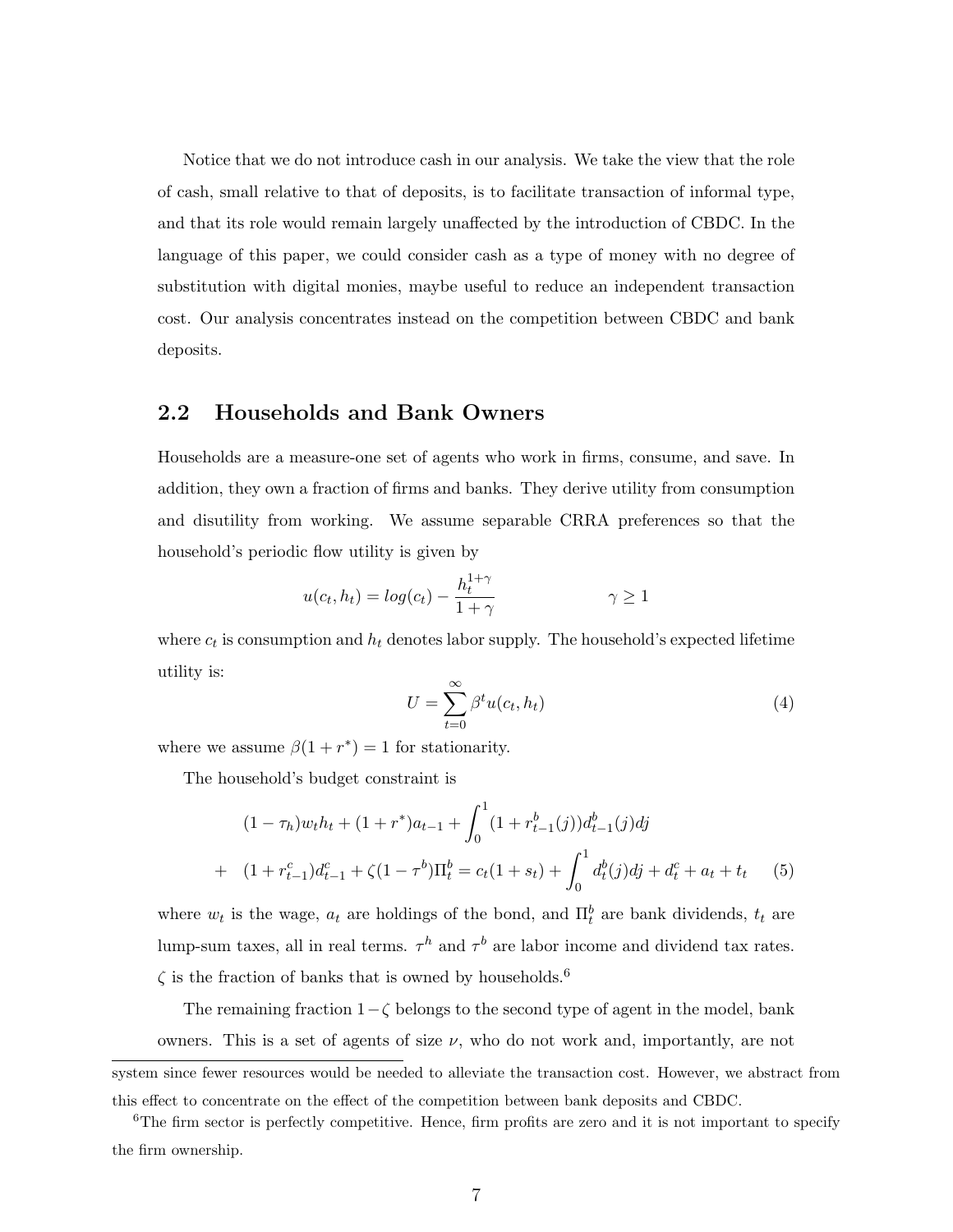subject to the transaction cost. Hence their wealth is invested in the risk-free asset, and their bugdet constraint is simply

$$
c_t^{bo} + w_{t+1}^{bo} = \frac{1 - \zeta}{\nu} \Pi_t^b + (1 + r^*) w_t^{bo}
$$
 (6)

where  $c^{bo}$  and  $w^{bo}$  are consumption and wealth per unit-size bank owner.

While  $\zeta$  can take any value between 0 and 1, in our numerical analysis we will consider the two extreme cases  $\zeta = 1$  and  $\zeta = 0$ . In the first case, the banking sector is irrelevant and we fall into the representative-agent model, in which households own the banks and equally share all bank profits. In the second extreme, banks are not held by households and bank owners collect all the profits. We will consider the case where  $\nu \rightarrow 0$  so that bank owners do not matter for welfare.

Households maximize their utility subject to (5). First-order conditions are standard and are described in the Appendix. Below we will assume a specific form for the transactions cost, similar to Schmitt-Groh´e and Uribe (2004). This cost is a function of money velocity  $x_t = \frac{c_t}{dt}$  $d_t$ 

$$
s(x_t) = Ax_t + \frac{B}{x_t} - 2\sqrt{AB}
$$
 (7)

where  $A$  and  $B$  are constant parameters.

The demand equation for the deposits of each bank  $j$ 

$$
d_t^b(j) = \left(\frac{r^* - r_t^b(j)}{r^* - r_t^b}\right)^{-\epsilon^b} d_t^b \tag{8}
$$

where

$$
r^* - r_t^b \equiv \left( \int_0^1 (r^* - r_t^b(j))^{1 - \epsilon^b} dj \right)^{\frac{1}{1 - \epsilon^b}}
$$
(9)

In equilibrium, all banks offers the same deposit rate  $r_t^b$ , as we see in more detail in Section 2.4. From the Euler equations, we obtain the relationship between bank deposits holdings and CBDC holdings:

$$
d_t^b = \left(\frac{\alpha_b}{\alpha_c} \times \frac{r^* - r_t^c}{r^* - r_t^b}\right)^{\epsilon_{cb}} d_t^c \tag{10}
$$

so that there is a simple relationship between holdings of bank deposits and the composite liquid asset

$$
d_t = f_t d_t^b \tag{11}
$$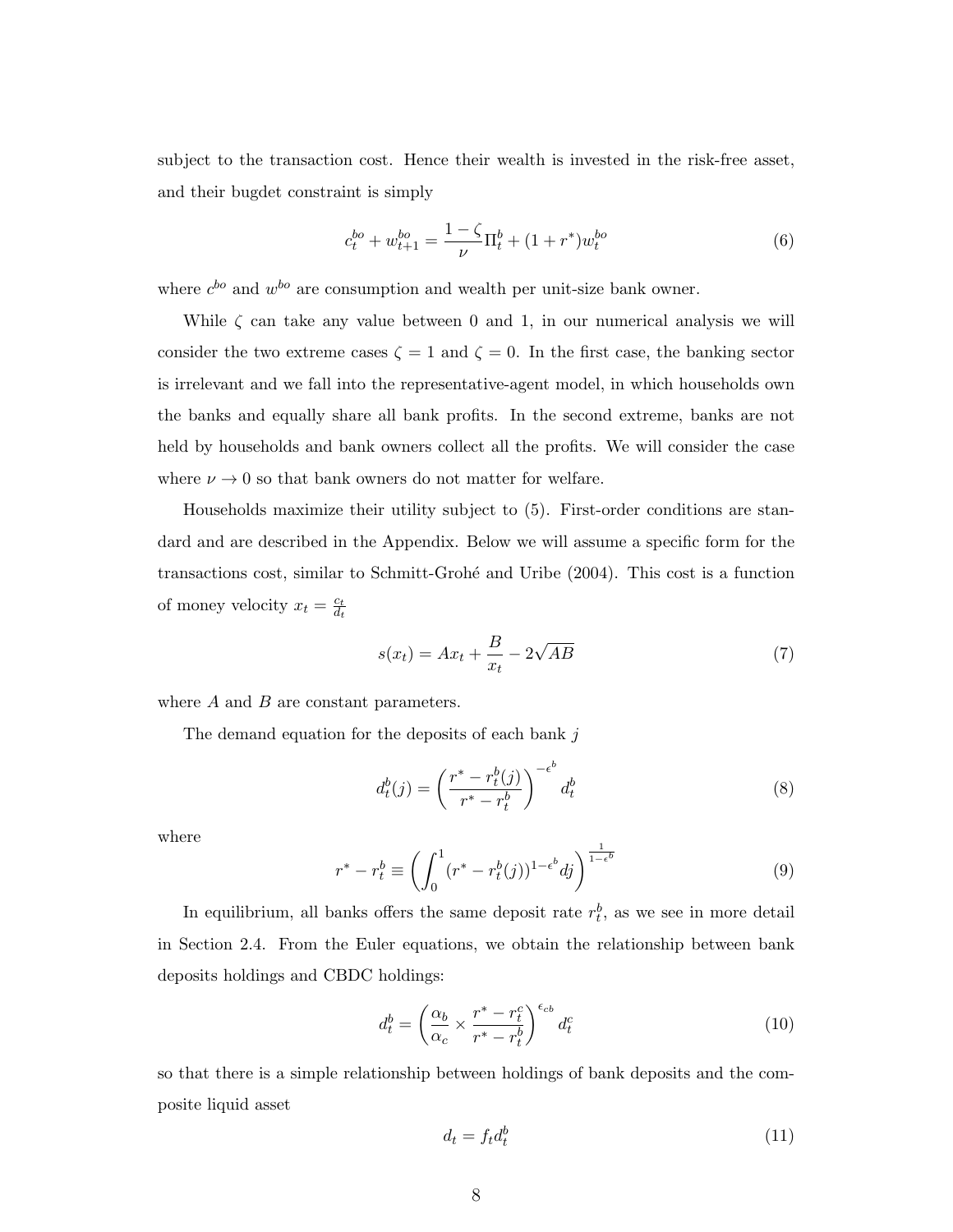with the proportionality factor  $f_t$  given by

$$
f_t = \left(\alpha_c \left(\frac{\alpha_c}{\alpha_b} \times \frac{r^* - r_t^b}{r^* - r_t^c}\right)^{\epsilon_{cb} - 1} + \alpha_b\right)^{\frac{\epsilon_{cb}}{\epsilon_{cb} - 1}}\tag{12}
$$

(Notice that without CBDC, i.e. with  $\alpha_c = 0$ ,  $\alpha_b = 1$ , we have  $f_t = 1$  and  $d_t = d_t^b$ ). Comparing the Euler equation for the bond with that for bank deposits, money velocity is

$$
x_t = \sqrt{\frac{\frac{r^*-r_t^b}{\alpha_b}f^{-\frac{1}{\epsilon}} + B(1+r^*)}{(1+r^*)A}}
$$
(13)

so that the demand for bank deposits is

$$
d_t^b = \frac{c}{f_t} \sqrt{\frac{(1+r^*)A}{\frac{r^*-r_t^b}{\alpha_b}f^{-\frac{1}{\epsilon}} + B(1+r^*)}}
$$
(14)

The demand for CBDC can be easily obtained by combining (10) and (14).

One quantity that will be important in our numerical analysis is the interest semielasticity of money demand, defined as the percentage change in the demand for money instruments for a one percentage change in the spread between the interest paid by money and the risk-free rate. In our model, interest semi-elasticity is essentially determined by the parameter  $B^7$ 

$$
\iota = -\frac{1}{2} \times \frac{1}{B(1+r^*) + (r^* - r^b)}
$$
\n(15)

## 2.3 Firms

There is a representative firm with Cobb-Douglas production function

$$
y_t = z k_t^{\alpha} h_t^{1-\alpha} \tag{16}
$$

where  $k_t$  is capital. A fraction  $\varphi$  of capital can only be financed by banks (e.g., for the financing of working capital), so that  $\varphi k_t = l_t$ , where  $l_t$  are the real loans that the firm obtains from the bank in period t. The remaining fraction  $1 - \varphi$  is financed by issuing bonds at interest rate  $r^*$ .

<sup>7</sup>This is obtained assuming that all money instruments pay the same interest. In particular, after the introduction of CBDC, in the assumption that  $r^b = r^c$ .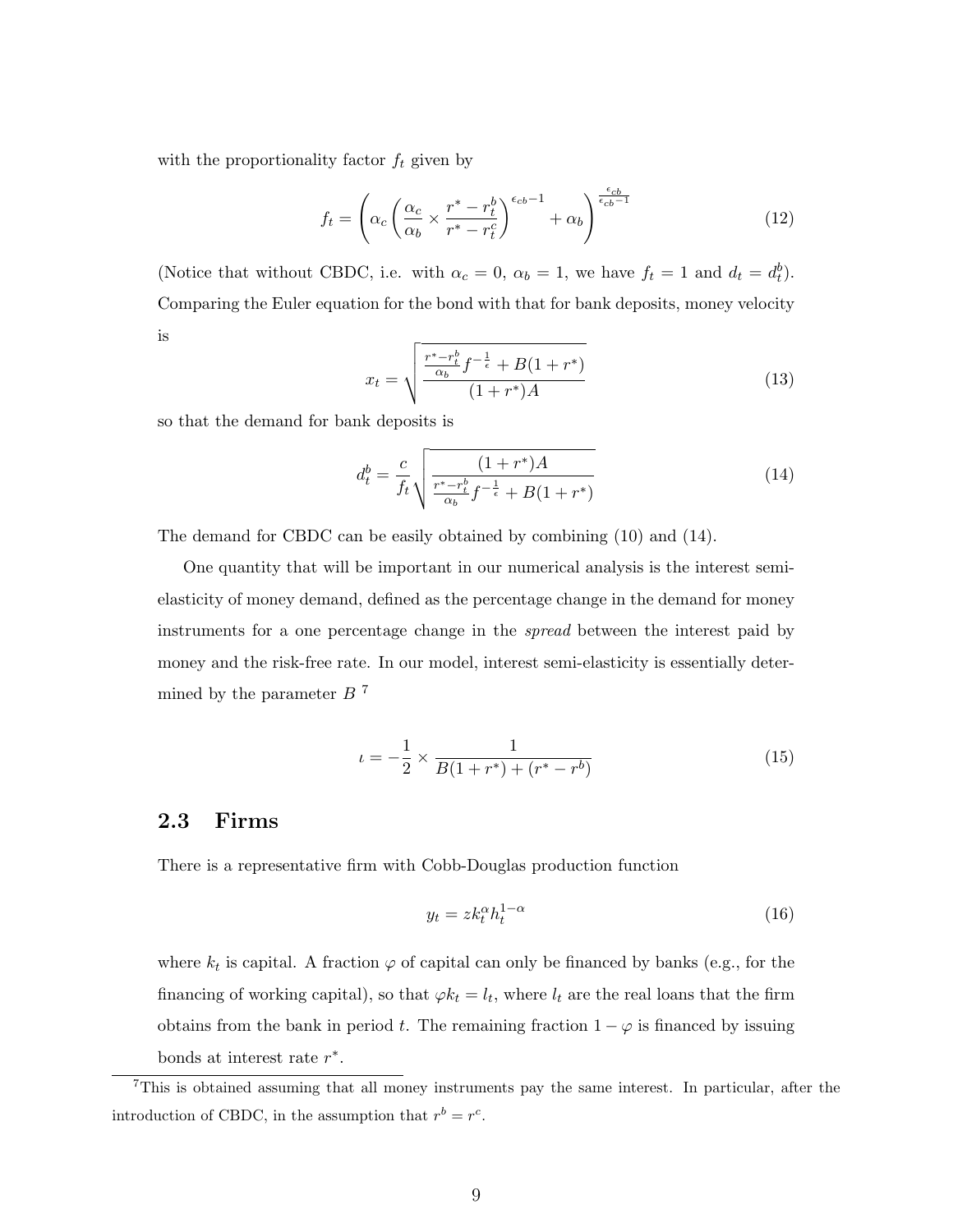We assume monopolistic competition in the loan market, so that, similarly to deposits, loans are a bundle of loans from different banks<sup>8</sup>

$$
l_t \equiv \left(\int_0^1 (l_t(i))^{1-\frac{1}{\epsilon^l}} di\right)^{\frac{\epsilon^l}{\epsilon^l - 1}} \tag{17}
$$

where  $\epsilon^l$  is the elasticity of substitution for loans from different banks and the index i denotes a bank. The working capital constraint can be rewritten as

$$
k_t = \frac{\left(\int_0^1 (l_t(i))^{1 - \frac{1}{\epsilon^l} } di\right)^{\frac{\epsilon^l}{\epsilon^l - 1}}}{\varphi} \tag{18}
$$

Firms choose loans, capitals and labor to maximize profits, which, taking into account the working capital constraint, can be written as

$$
\Pi_{t} = z \left( \frac{\left(\int_{0}^{1} (l_{t}(i))^{1 - \frac{1}{\epsilon^{l}} } di\right)^{\frac{\epsilon^{l}}{\epsilon^{l} - 1}}}{\varphi} \right)^{\alpha} h_{t}^{1 - \alpha} - w_{t} h_{t} - \int_{0}^{1} l_{t}(i) r_{t}^{l}(i) di - (1 - \varphi) r^{*} \frac{\left(\int_{0}^{1} (l_{t}(i))^{1 - \frac{1}{\epsilon^{l}} } di\right)^{\frac{\epsilon^{l}}{\epsilon^{l} - 1}}}{\varphi} \tag{19}
$$

We obtain that firms' loan demand is

$$
l_t(i) = \left(\frac{r_t^l(i)}{r_t^l}\right)^{-\epsilon^l} l_t
$$
\n(20)

where  $r_t^l(i)$  is the loan interest rate charged by bank i and the "market loan rate"  $r_t^l$  is

$$
r_t^l = \left(\int_0^1 (r_t^l(i))^{1-\epsilon^l} di\right)^{\frac{1}{1-\epsilon^l}}
$$
\n(21)

In equilibrium all banks choose the same rate  $r_t^l$ . Given the constraint  $\varphi k_t = l_t$ , the real cost of a unit of capital is  $r_t^K = \varphi r_t^l + (1 - \varphi)r^*$ . From the first order conditions of the firm we easily obtain

$$
k_t = \left(\frac{z\alpha}{r_t^K}\right)^{\frac{1}{1-\alpha}} h_t \tag{22}
$$

and (with competitive labor markets)

$$
w_t = (1 - \alpha)z \left(\frac{z\alpha}{r_t^K}\right)^{\frac{\alpha}{1 - \alpha}}\tag{23}
$$

<sup>8</sup>Paravisini, Rappoport and Schnabl (2015) provide empirical evidence of specialization in bank lending, which supports the idea of monopolistic competition in the lending market.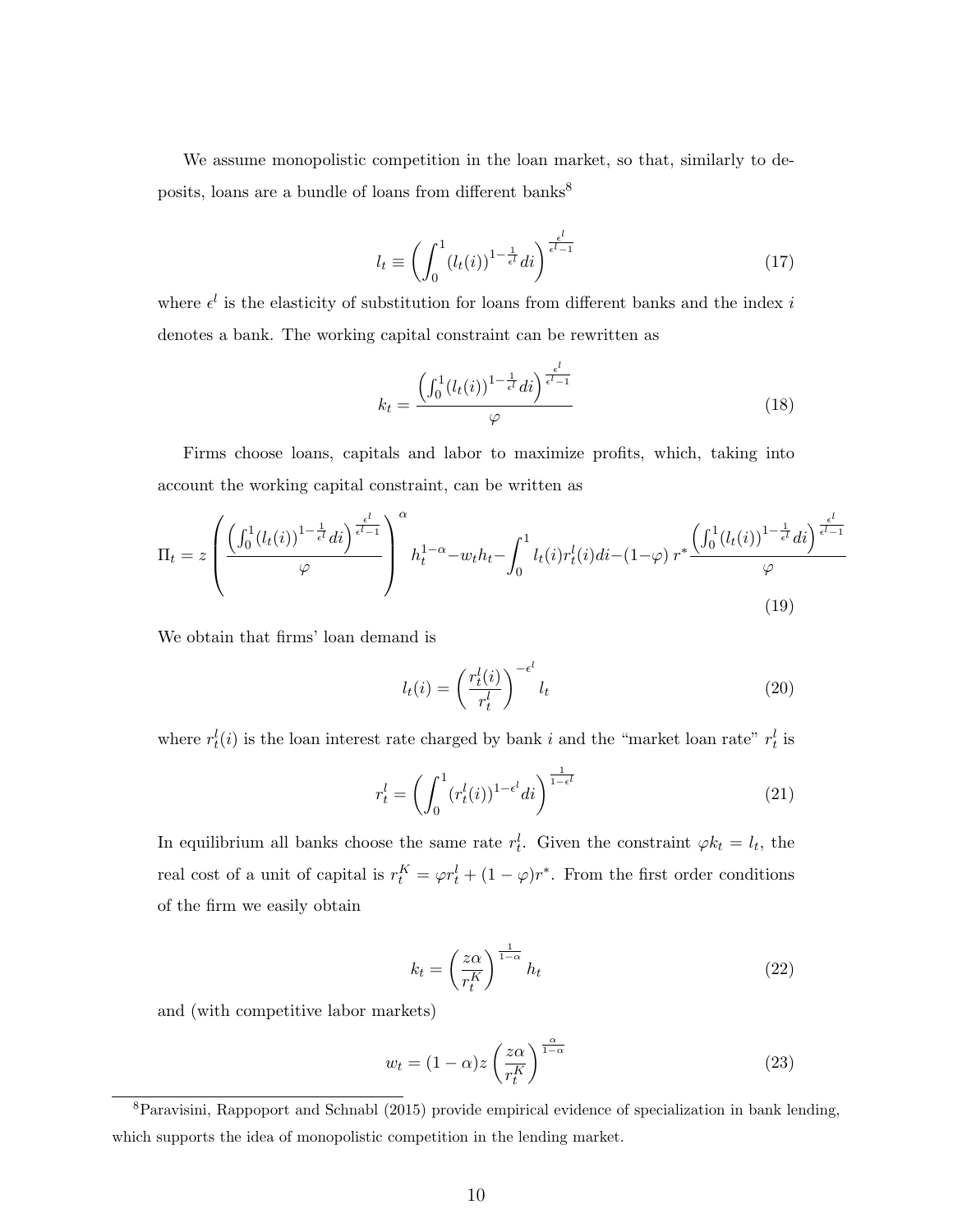#### 2.4 Banks

We assume that there is a size-one continuum of banks in monopolistic competition in the deposit market and in the loan market. The aggregate bank balance sheet is

$$
l_t + b_t^b + m_t = d_t^b + a_t^b + e_t^b \tag{24}
$$

where on the asset side (LHS) we have bonds held by the banks  $b_t^b$ , required reserves  $m_t$  and loans  $l_t$ , and on the liability side (RHS) we have bank deposits  $d_t^b$ , other bank liabilities (such as bonds)  $a_t^b$ , and bank equity  $e_t^b$ .

Bonds on the asset and liability side,  $b_t^b$  and  $a_t^b$ , yield an interest rate  $r^*$ , whereas reserves yield an interest rate  $r_t^m$  determined by the central bank. Required reserves are a fraction  $\phi$  of deposits:  $m_t = \phi d_t^b$ .

Loans are provided with cost  $c^l$  at the real interest rate  $r_t^l(j)$  for bank j. Deposits are provided with cost  $c^b$  at the real interest rate  $r_t^b(j)$ . For now, we assume that costs  $c<sup>l</sup>$  and  $c<sup>b</sup>$  are constant. Profits of bank j are

$$
\Pi_t^b(j) = (1 + r_{t-1}^l(j) - c^l)l_{t-1}(j) + (1 + r^*)(b_{t-1}^b(j) - a_{t-1}^b(j)) + (1 + r_{t-1}^m)m_{t-1}(j) - (1 + r_{t-1}^b(j) + c^b)d_{t-1}^b(j)
$$
\n(25)

Using the bank balance sheet and the reserve ratio, this can be rewritten as:

$$
\Pi_t^b(j) = [(1 - \phi)r^* + \phi r_t^m - (r_{t-1}^b(j) + c^b)]d_{t-1}^b(j) + [r_{t-1}^l(j) - c^l - r^*]l_{t-1}(j) \tag{26}
$$

In equilibrium all profit-maximizing banks choose the same deposit rate<sup>9</sup>

$$
r_t^b(j) = r_t^b = r^* - (c^b + \phi(r^* - r_t^m)) \frac{\epsilon^b}{\epsilon^b - 1}
$$
 (27)

and loan rate

$$
r_t^l(j) = \frac{\epsilon^l}{\epsilon^l - 1}(r^* + c^l)
$$
\n(28)

It is interesting to notice that with demand for deposits (8), each bank sets its deposit rate relative to the overall bank deposit rate, regardless of the CBDC rate. Thus, even in case CBDC pays a high interest rate, banks do not react, and continue to pay the same rate on deposits (27). The intuition behind this somewhat surprising result is that each bank competes with other banks for deposits, but perceives the aggregate demand for bank deposits (and of CBDC) as fixed, not internalizing how

<sup>&</sup>lt;sup>9</sup>We impose however a zero-lower-bound condition on the nominal deposit rate  $0 \leq i_t^b \equiv r_t^b + \pi_{t+1}^e$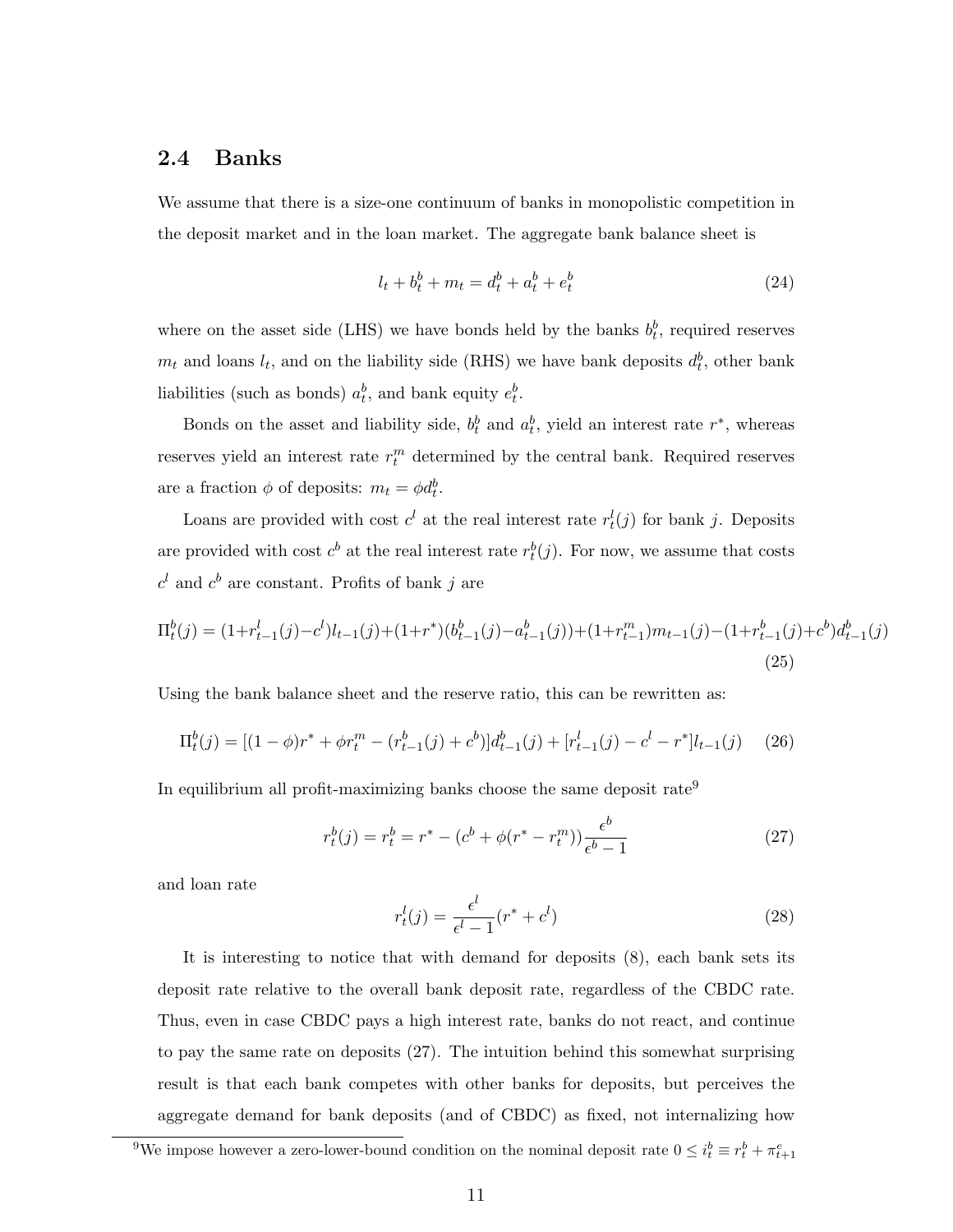the relative demand for the two monies depends on the interest paid in aggregate by the banking system. However, competition with CBDC implies lower overall demand for bank deposits, so that in equilibrium each bank relies less on deposits and more on other liabilities, such as bank bonds and/or equity.

The loan rate is unaffected by deposits or CBDC altogether. All banks choose therefore the same value (28) of the loan rate, with or without CBDC. The quantity of loans is not affected by CBDC because banks can freely borrow in the bond market at interest rate  $r^*$ .

## 2.5 Central bank

The central bank issues the monetary base  $m_t$ , fully consisting in bank reserves, on which it pays an interest  $r_t^m$ , as well as CBDC  $d_t^c$ , on which it pays a rate  $r_t^c$ . It holds assets  $a_t^c$  bearing interest rate  $r^*$ . Assuming zero equity at the beginning of each period, the central bank's balance sheet is  $m_t + d_t^c = a_t^c$ . Central bank profits are given by seigniorage

$$
S = (r^* - r_{t-1}^m)m_{t-1} + (r^* - r_{t-1}^c - c^c)d_{t-1}^c
$$
\n(29)

where  $c^c$  is the cost of managing CBDC, and are distributed each period to the government. The growth in monetary base is determined by the inflation target and money market equilibrium is simply given by  $m_t = \phi d_t^b$ .

#### 2.6 Government

The government needs to fund a constant exogenous real expenditure  $q$ . The government receives central bank profits, levies taxes on labor income at rate  $\tau^h$  and on bank profits at rate  $\tau^b$  (firm profits are 0 due to perfect competition in the goods markets). In addition, it may impose a lump-sum tax  $t$ . It pays interest  $r^*$  on the debt contracted in the previous period  $b_t^g$  $_{t-1}^g$ . The government budget constraint is:

$$
\tau^h w_t h_t + \tau^b \Pi_t^b + (r^* - r_{t-1}^m) m_{t-1} + (r^* - r_{t-1}^c - c^c) d_{t-1}^c + b_t^g + t_t = g + (1 + r^*) b_{t-1}^g
$$
 (30)

The presence of CBDC increases seigniorage received by the government. However, since with CBDC bank profits may be reduced, the government's tax revenues from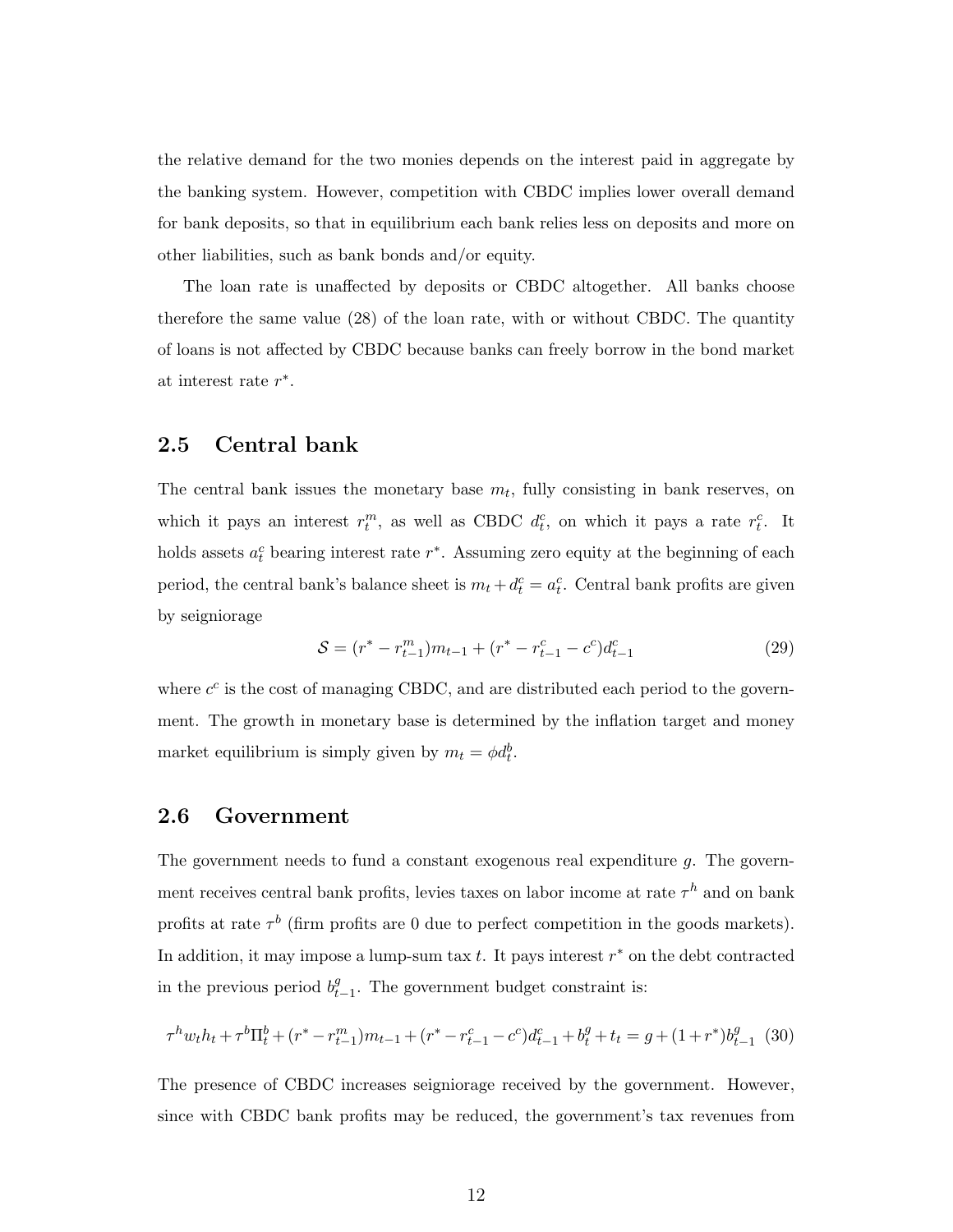bank profits may also be reduced. In subsequent sections we will analyze in detail how changes in  $r_t^c$  affect government revenues.

## 3 Steady State Equilibrium

Since there is no shock, equilibrium is a steady state characterized by the following conditions

- Given the wage paid by firms, the interest paid by the risk-free asset, by bank deposits and by CBDC, the tax rates chosen by the government, households make decisions about labor, consumption, savings in the risk-free asset, bank deposits and CBDC to maximize utility.
- Given the cost of capital (determined by the risk-free rate and the loan rate chosen by banks) and the cost of labor (wage), firms choose capital and labor to maximize profits.
- Given deposits demand (which also depends on the rate offered by CBDC) and loan demand, banks choose the rate on deposits and on loans to maximize their profits.
- The wage is such that labor markets clear.

All the equations determining steady state variables are summarized in the Appendix. Given the value of the other variables  $(x, r^b, r^l, r^c, r^K, d^b, d^c, f, f_1, a, w)$ , listed in the Appendix, steady state household consumption solves

$$
c^{1+\frac{1}{\gamma}} \left( 1 + s(x) - \frac{r^b}{fx} - \frac{r^c}{f_1x} - \zeta (1 - \tau^b) \frac{((1 - \phi)r^* - r^b - c^b)}{fx} \right) + c^{\frac{1}{\gamma}} (t - r^*a) =
$$
  
= 
$$
\frac{w^{1+\frac{1}{\gamma}} (1 - \tau^h)^{1+\frac{1}{\gamma}} + \zeta (1 - \tau^b) (r_l - r^* - c^l) \varphi \left( \frac{z\alpha}{r^k} \right)^{\frac{1}{1 - \alpha}} w^{\frac{1}{\gamma}} (1 - \tau^h)^{\frac{1}{\gamma}}}{(1 + s(x) + xs'(x))^{\frac{1}{\gamma}}}
$$
(31)

We define welfare from the point of view of the households, ignoring the bankers:  $W = log(c) - h^{1+\gamma}/(1+\gamma)$ . This has two possible interpretations: either the government cares more about households than about bankers, or the share  $\nu$  of bankers is very small, so that despite their high (per unit-size) consumption bankers' contribution to general welfare is negligible.

Our main purpose is to analyze the effect of the introduction of CBDC on the steady state equilibrium, as well as the effect of different CBDC design choices, such as the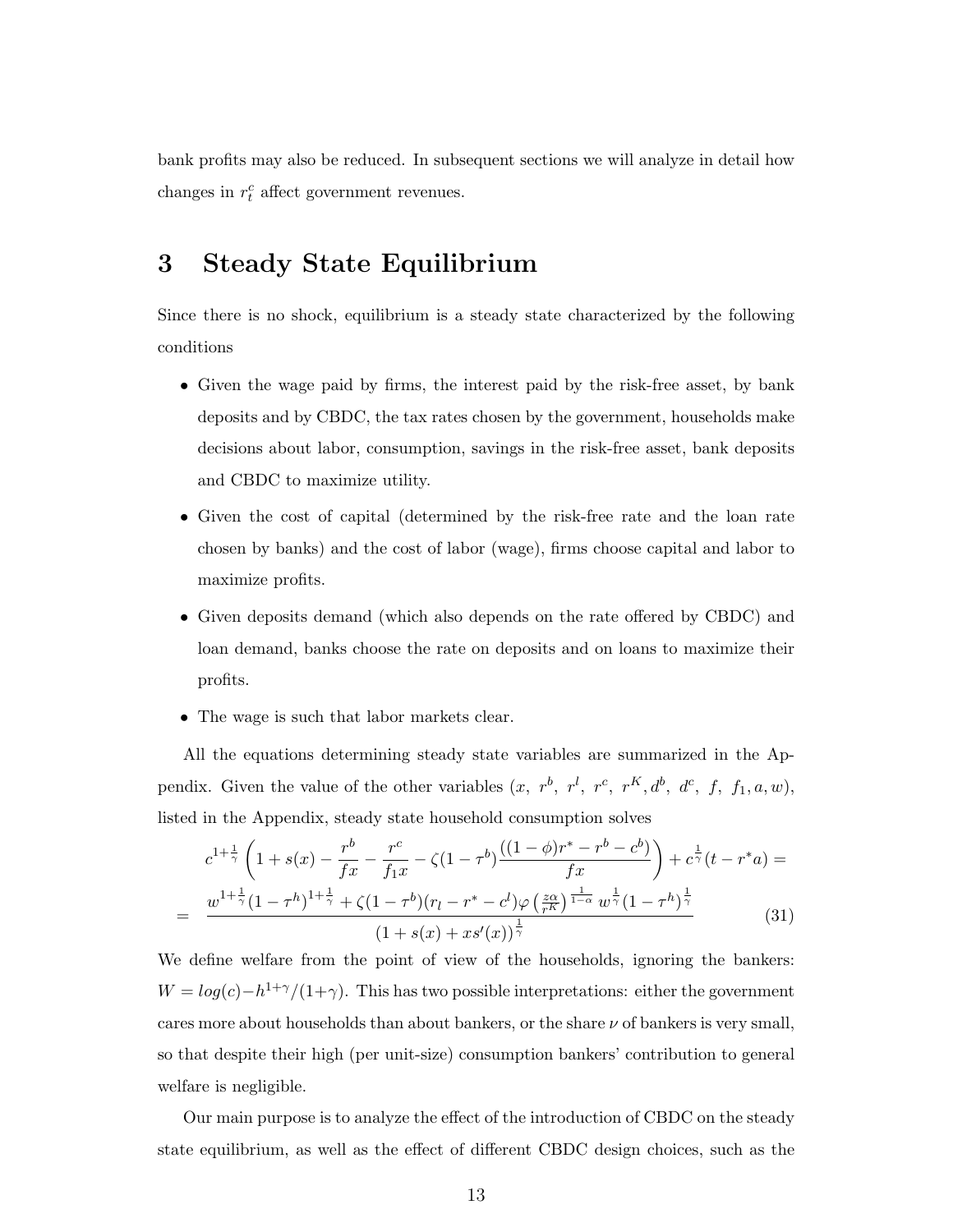relative liquidity between CBDC and bank deposits (as measured by the ratio  $\alpha_c/\alpha_b$ ) and of the elasticity of substitution between the two monies. Government/central bank policy can also affect the steady state variables through its choice of the reserve ratio  $\phi$ , the rate  $r^m$ , and the tax rates  $\tau^h$  and  $\tau^b$  and the lump-sum tax t. All these policy choices affect the demand for CBDC and bank deposits, which in turns affects consumption and labor. Notice that, while the loan rate (28) is not affected by the parameters set by the government, capital (22) and loan demand  $l = \varphi k$  can be affected as they proportional to labor.

# 4 Calibration

| Table 1: Model Parameters |                                             |  |  |  |  |
|---------------------------|---------------------------------------------|--|--|--|--|
| Parameter                 | Description                                 |  |  |  |  |
| $r^* = 3\%$               | risk-free rate                              |  |  |  |  |
| $A = 0.0111$              | Transaction cost parameter                  |  |  |  |  |
| $B = 0.07524$             | Transaction cost parameter                  |  |  |  |  |
| $\gamma=1$                | Inverse Frisch elasticity                   |  |  |  |  |
| $\phi = 0.08$             | reserve ratio                               |  |  |  |  |
| $\tau^{b} = 25\%$         | tax rate on bank profits                    |  |  |  |  |
| $\varphi = 0.2$           | working capital requirement                 |  |  |  |  |
| $r^m=0$                   | interest rate on bank reserves              |  |  |  |  |
| $c^b = 0.25\%$            | managing cost of bank deposits              |  |  |  |  |
| $c^l = 0.5\%$             | managing cost of loans                      |  |  |  |  |
| $c^c = 0.25\%$            | managing cost of CBDC                       |  |  |  |  |
| $\alpha = \frac{1}{3}$    | Cobb-Douglas capital share                  |  |  |  |  |
| $\epsilon^b = 1.40$       | Elasticity of substitution of bank deposits |  |  |  |  |
| $\epsilon^l=6.67$         | Elasticity of substitution of bank loans    |  |  |  |  |
| $weakth/c=4$              | wealth over consumption ratio               |  |  |  |  |

Table 1 summarizes our parameter choices. The parameters that are most impor-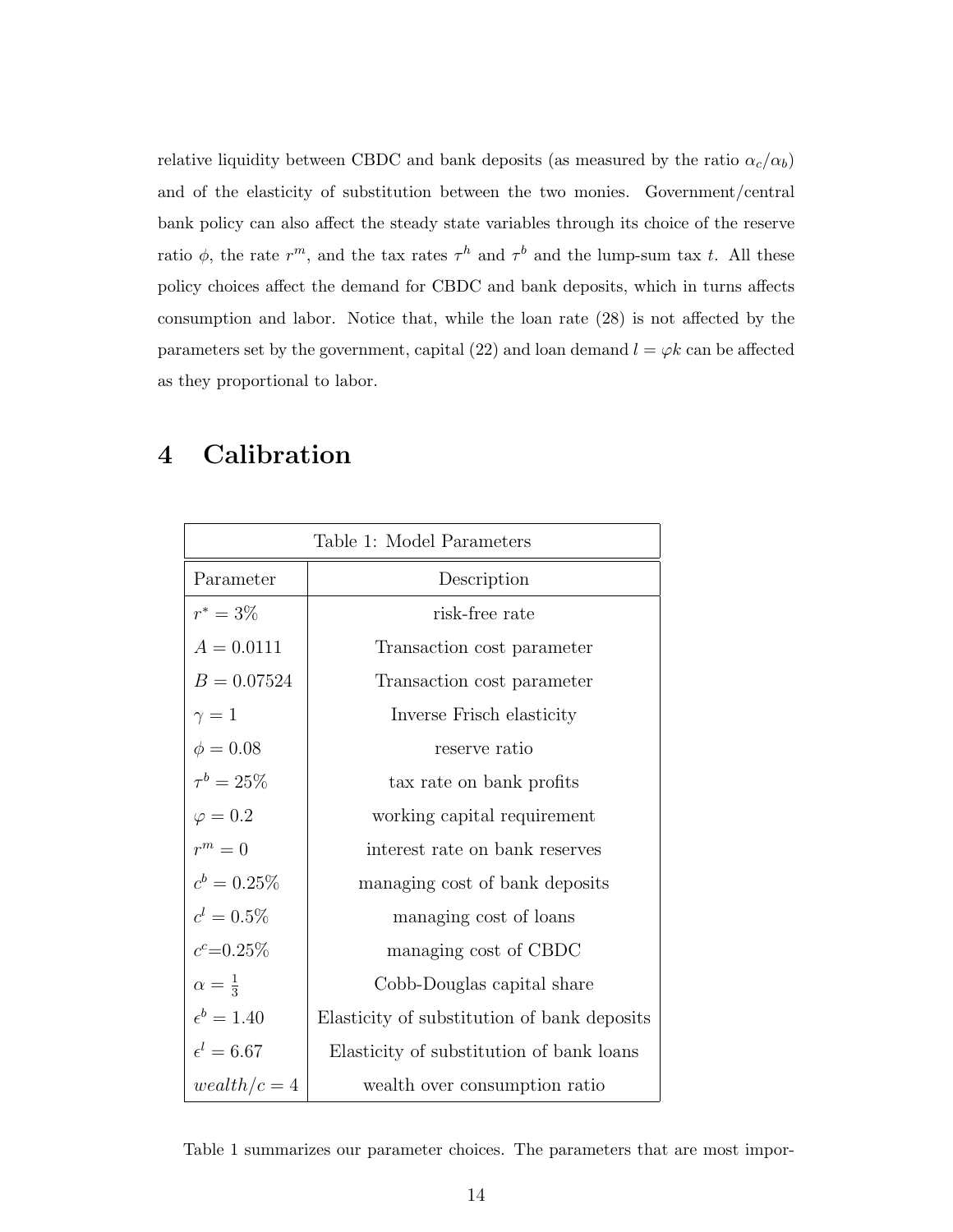tant for our experiment are those affecting money demand and the banking system. In our baseline case we use the values for the parameters  $A$  and  $B$  of the transaction cost estimated for the US economy by Schmitt-Grohe and Uribe (2004), which imply, according to (15), an interest semi-elasticity of money demand equal to -0.05. This is consistent with the estimation on the long-run money demand by Ball (2001), and also with the more recent estimates by Drechsler, Savov and Schnabl (2017), that, similarly to us, focus on the demand for deposits as a function of the deposit spread.<sup>10</sup> We will however also show results with parameter values implying a wide range of the interest semi-elasticity.

For the banking system, the parameter  $\epsilon^b$  (elasticity of substitution between deposits of different banks) is calibrated so that the deposit spread (difference between the deposit rate and the risk-free rate) is 2%, an historical average in the US and Europe alike.<sup>11</sup> The parameter  $\epsilon^l$  (elasticity of substitution between loans of different banks) is calibrated so that the loan spread –difference between the loan rate and the risk-free rate – is  $1\%$ . This value is appropriate for the US but is low for other countries; however our results are not sensitive to this parameter, as the loan extension activity by banks is not affected by the introduction of CBDC.

Only indirect data is available to estimate the banks' cost of managing deposits and loans. According to call report data from the Federal Financial institution Examination Council,<sup>12</sup> total operating costs for US banks amount to around  $2\%$  of the value of bank assets, and fee income is around 1% of bank assets. If operating costs (net of fees) are equally distributed across assets and liabilities, then we could take 50 bps as an estimate of the cost of operating deposits and loans. However it is likely that operating costs, whose biggest component is given by employee salaries, are much higher on the investment side than on deposits. We therefore use 25 bps as baseline value of the cost of operating deposits (net of fees), but also consider a scenario with the alternative

 $10$  Drechsler, Savov and Schnabl (2017) find that a percentage point increase in the risk-free rate corresponds on average to a 60 bps increase in the deposit spread, and a 3% decrease in the demand for deposits. Hence, a 1% increase in the deposit spread corresponds to a 5% decrease in the demand for deposits.

<sup>&</sup>lt;sup>11</sup>As pointed out by Drechsler, Savov and Schnabl (2017), the deposit spread in the US is increasing in the risk-free rate. However, a spread around 2% is an historical average. Data on deposit rates in several European countries from the World Bank open database confirm that this is the case also in Europe.

<sup>&</sup>lt;sup>12</sup>Downloadable at  $\hbar t$ ttps://cdr.ffiec.gov.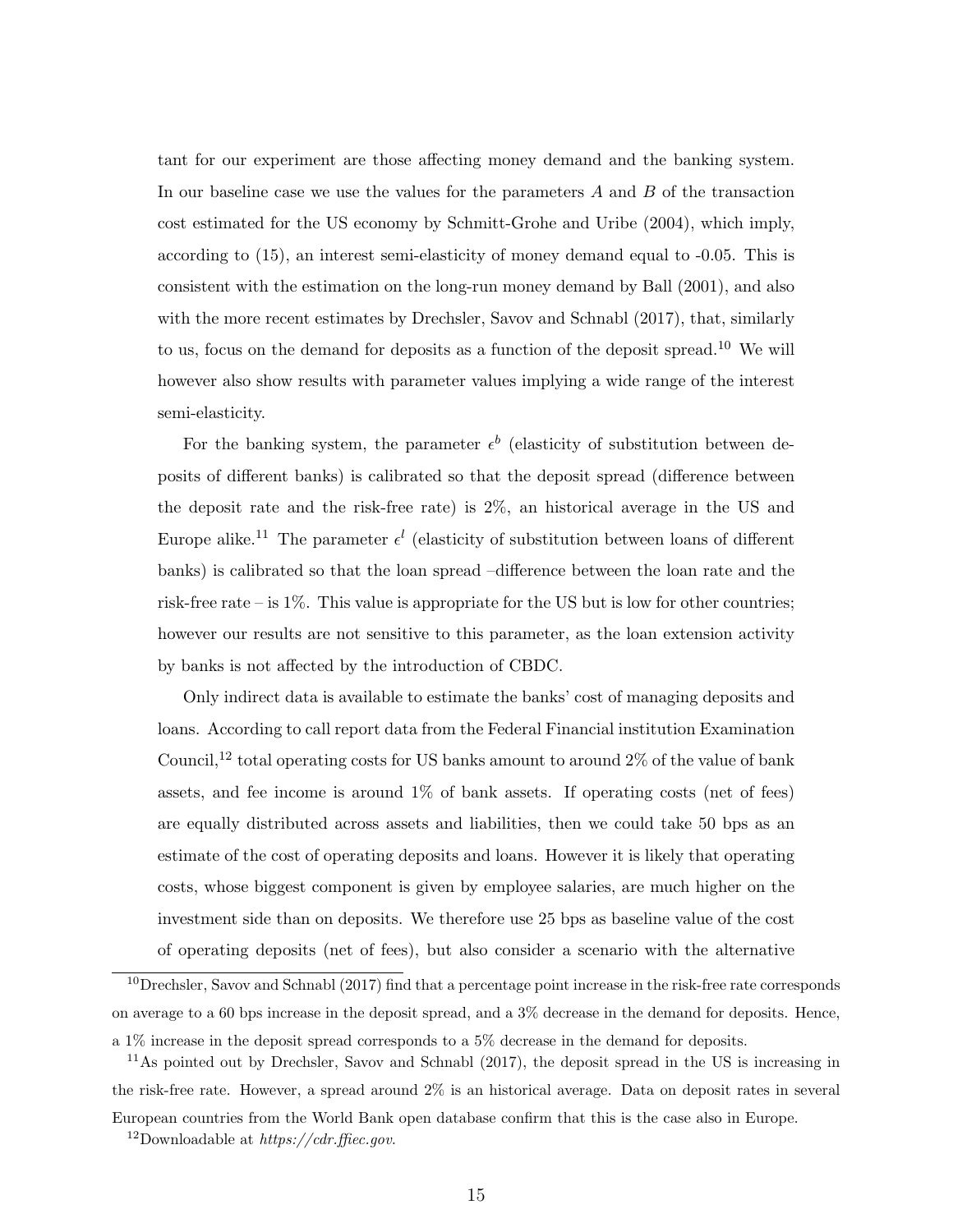value of 50 bps. We use 50 bps as the operational cost of loans.

The required reserve ratio  $\phi$  differs hugely across countries. It is now zero in the United States and 1% in the Euro area. However, it can be much higher in less advanced economies (for example, it is around 40% in Argentina). Our baseline value is 5%, closer to the value observed in advanced economies.

Another important parameter for our analysis is the inverse Frisch elasticity  $\gamma$ , which affects the extent to which labor taxation is distortionary. We use a standard value equal to 1 in our baseline scenario, but later consider a range of values from 0.25 to 4. Household wealth, given in our model by the sum of the household's investment in the risk-free asset, in bank deposits and in CBDC, is set to 4 times annual consumption, similar to the ratio in the US (see e.g. Piketty and Zucman (2014)). Finally, the value of productivity (expressed by the variable  $z$ ) is irrelevant to our experiment as it does not affect the percentage change in consumption, labor and welfare induced by CBDC, so it can be normalized to 1.

New parameters associated with CBDC, in particular the relative liquidity between CBDC and bank deposits, and their substitutability, will be regarded as choice variables in the numerical analysis.

# 5 Results

Given our parameter calibration, in this section we outline our numerical results, in terms of the relative demand for bank deposits and CBDC, seigniorage collected by the government, the optimal choice of the interest rate on CBDC and welfare implications.

## 5.1 The demand for deposits and CBDC

We start by examining the impact of the CDBC interest rate  $r_t^c$  on the demand for CBDC and bank deposits for different levels of substitutability and relative liquidity of CBDC. An increase in  $r^c$  tends to increase the demand for CBDC and decrease the demand for bank deposits. However, the demand for both instruments is nonmonotonic in their elasticity of substitution  $\epsilon_{cb}$  and in their relative liquidity, here measured by the parameter  $\alpha_c$ .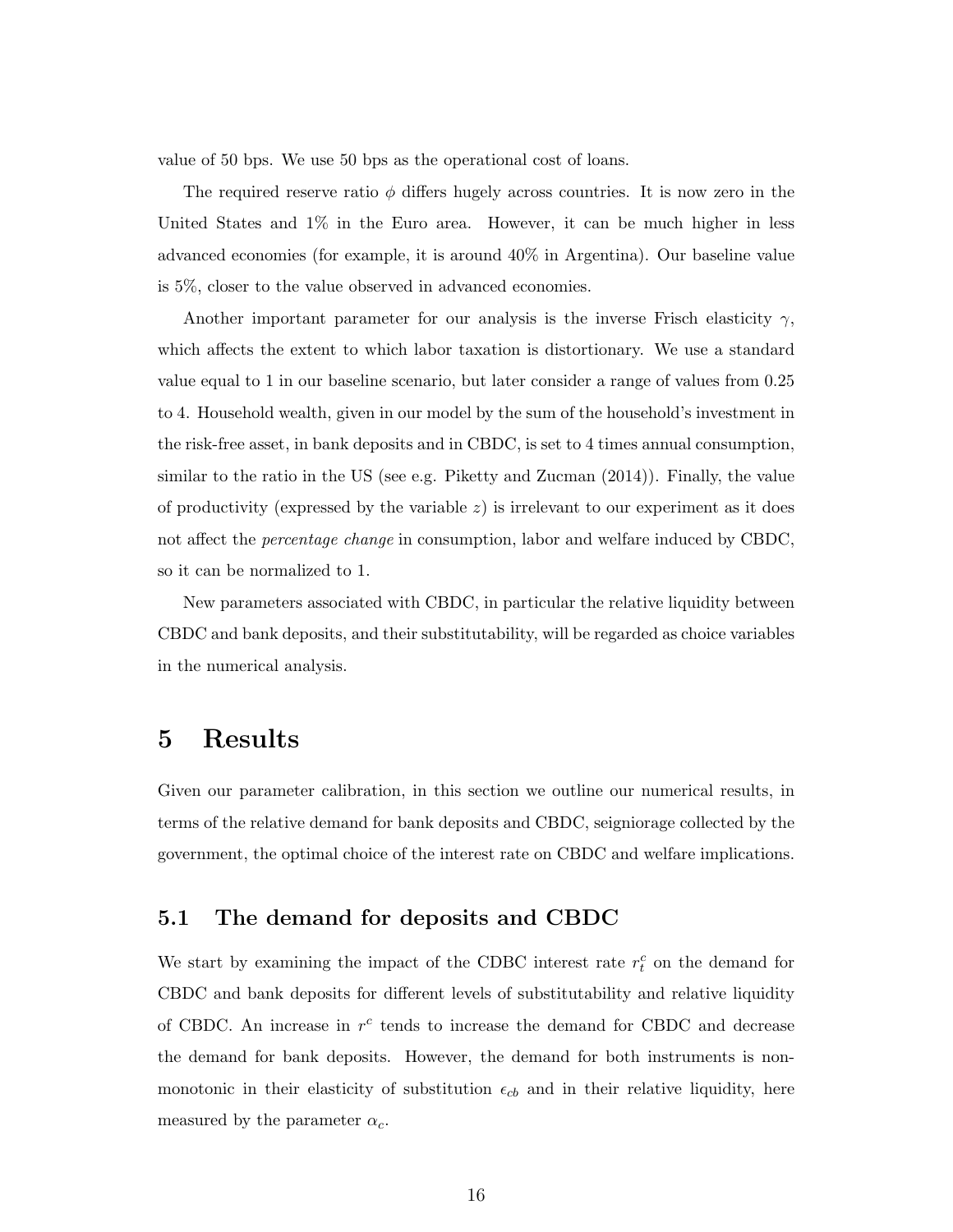The four panels of Figure 1 show the demand for CBDC (in the two left panels) and bank deposits (in the two right panels) when  $r^c$  is within 2 percentage points higher or lower than the interest paid by bank deposits,  $r^b$ , i.e., in a range of 4 percentage points below the risk free rate in our calibration. (Given the choice of the parameter  $\epsilon^b$ – the elasticity of substitution between deposits of different banks – the interest paid by deposits is 2% below the risk-free rate, regardless of the interest paid by CBDC, and regardless of the other characteristics of CBDC).

In the top panels we set  $\alpha_b = \alpha_c = 0.5^{\epsilon_{cb}}$  (meaning that CBDC and bank deposits are equivalent from the point of view of liquidity, so that if they paid the same interest, households would allocate the same amount of resources on the two), and show demand curves for three values of  $\epsilon_{cb}$ :  $\epsilon_{cb} = 3$ , which we take as a representative case of "low substitutability" between bank deposits and CBDC;  $\epsilon_{cb} = 6$  (medium substitutability) and  $\epsilon_{cb} = 20$  (high substitutability).

In the bottom panels we set  $\epsilon_{cb} = 6$  (the medium substitutability case) and show the results for three different values of  $\alpha_c$  ( $\alpha_b$  and  $\alpha_c$  are related by (3)). These three values are such that  $\alpha_c = 0.3^{\frac{1}{\epsilon_{cb}}}, \ \alpha_c = 0.5^{\frac{1}{\epsilon_{cb}}}, \text{ and } \alpha_c = 0.7^{\frac{1}{\epsilon_{cb}}}, \text{ implying that, of the}$ resources allocated in liquid assets (bank deposits or CBDC), households would choose to allocate 30%, 50% and 70%, respectively, in CBDC if the two paid the same interest.

When the interest paid by CBDC is below the interest paid by bank deposits, demand for CBDC is decreasing in the elasticity of substitution  $\epsilon_{cb}$ : the more the two instruments are substitutable, the less households are willing to hold the more costly one, i.e. CBDC. When the interest paid by CBDC is higher than the one paid by bank deposits, but is not too close to the risk-free rate, the same effect persists, in the other direction: the more substitutable the two instruments, the less households are willing to hold bank deposits. However, when interest paid by CBDC is almost as high as the risk-free rate, holdings of CBDC become *decreasing* in  $\epsilon_{cb}$ : holding CBDC is in this case almost costless, and highly preferable to holding bank deposits. If the two are less substitutable, rather than holding both, it is preferable to increase the holdings of liquid assets by holding even more of CBDC.

A similar effect occurs with respect to the relative liquidity between the two instruments. When the interest paid by CBDC is significantly below  $r^*$ , holdings of CBDC are increasing in its liquidity: given that it is costly to hold liquid asset, it is optimal to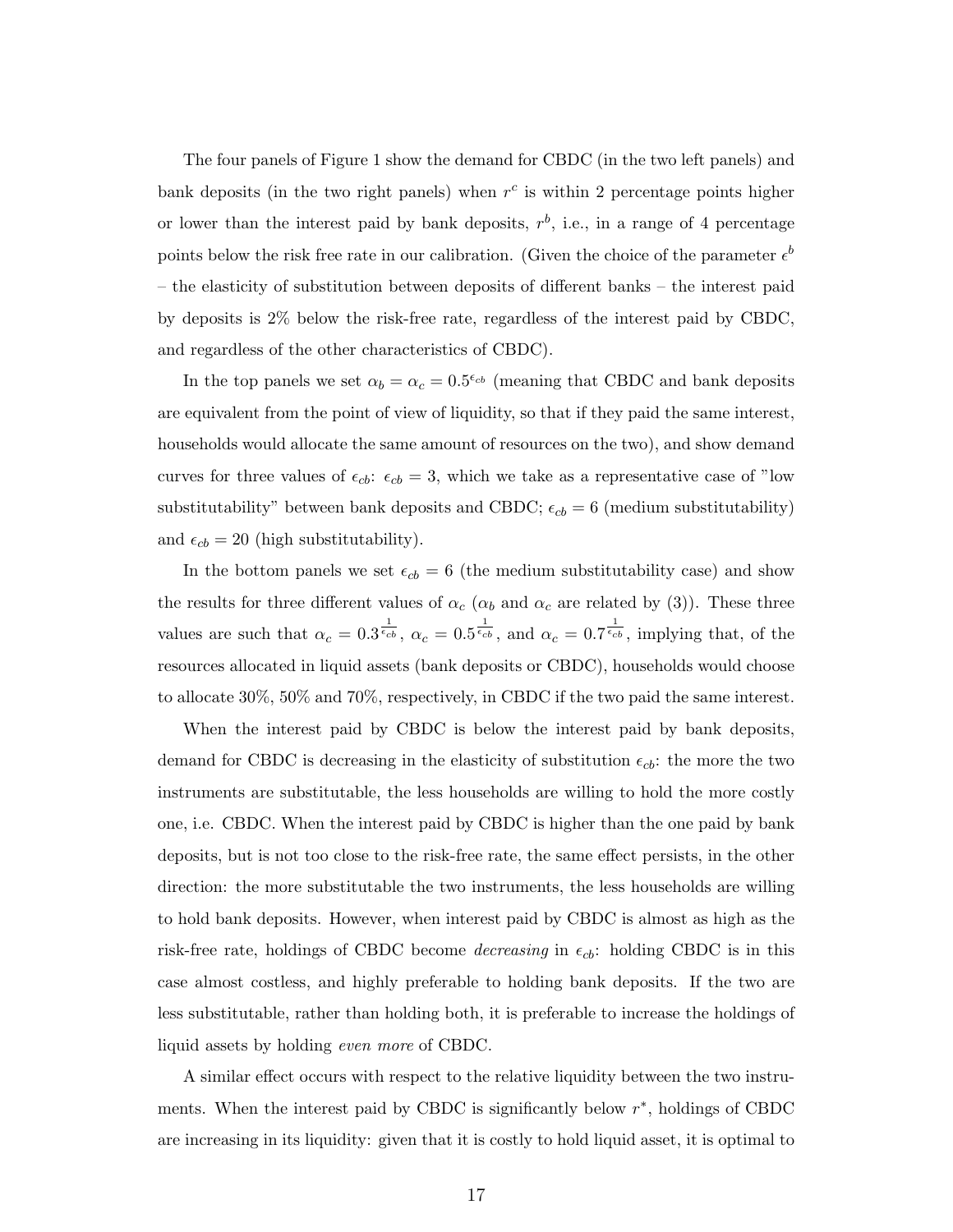allocate more resources on the one offering better liquidity services. However, as the interest paid by CBDC approaches  $r^*$ , holding it becomes almost costless, and, if CBDC is less liquid than bank deposits, it is preferable to hold a lot of it (to compensate for the lower liquidity) rather than holding the more expensive bank deposits.



Figure 1: Demand for CBDC and bank deposits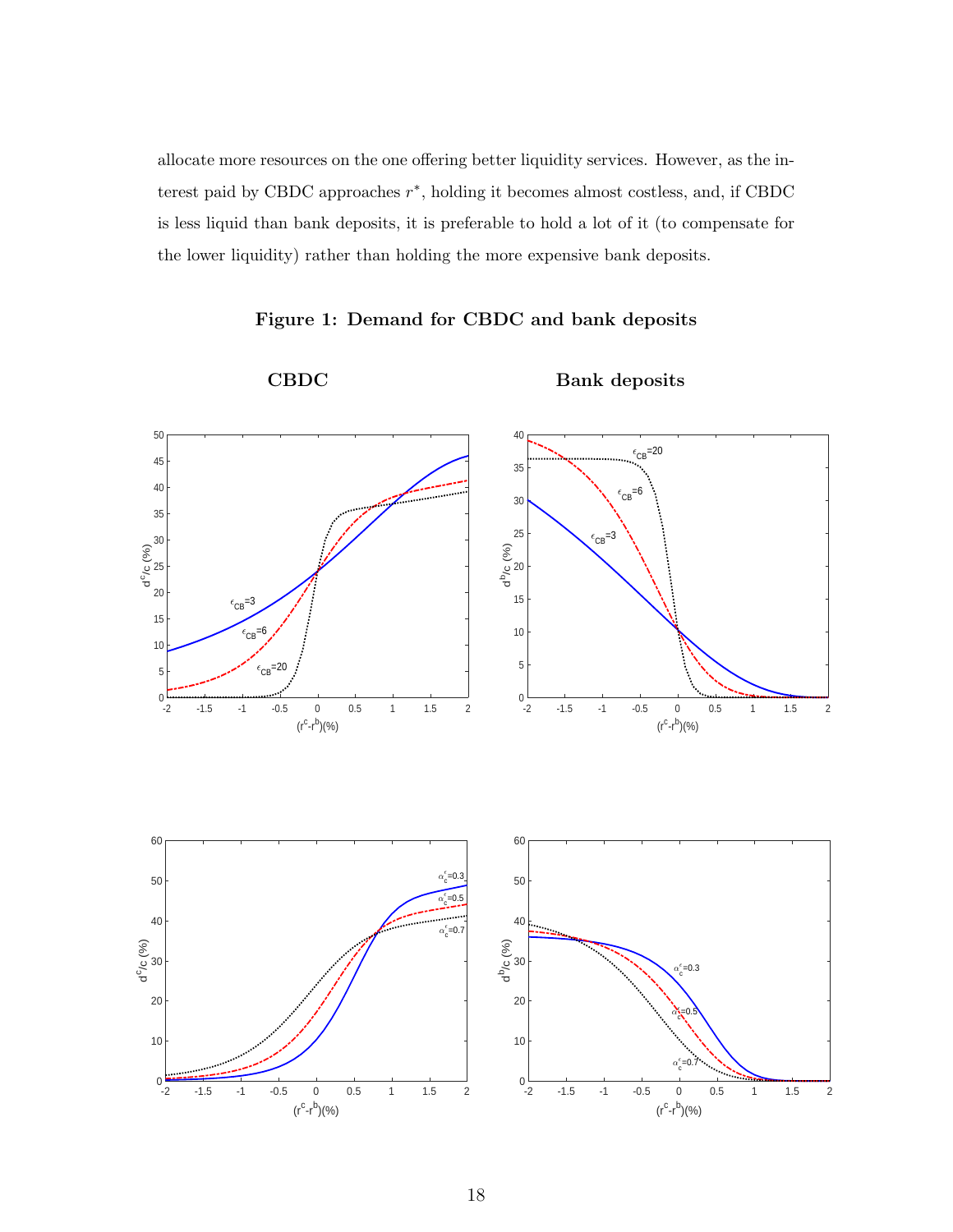## 5.2 Seigniorage, Bank Profits, and Welfare



#### Figure 2: Seigniorage Revenues

Next we examine the impact of  $r_t^c$  on seigniorage, bank profits, and welfare. The two panels of Figure 2 show the amount of seigniorage that the government can collect as a function of the interest paid on CBDC. On the left panel we set  $\alpha_c = \alpha_b = 0.5 \frac{1}{\epsilon_{cb}}$ (equal liquidity properties for CBDC and bank deposits) and show the three curves of seigniorage as a function the interest paid by CBDC (ore precisely, as a function of the spread  $r^c - r^*$  for the three values of the elasticity of substitution previously considered:  $\epsilon_{cb} = 3$ ,  $\epsilon_{cb} = 6$  and  $\epsilon_{cb} = 20$ .

Seigniorage is given by (29). By taking into account the constraint  $m_t = \phi d_t^b$ , it can be written as

$$
S = \phi(r^* - r_{t-1}^m)d_{t-1}^b + (r^* - r_{t-1}^c - c^c)d_{t-1}^c
$$

Seigniorage revenues are non-monotonic in  $r^c$ , interest paid on CBDC, as the demand for CBDC is increasing and the central bank profit per unit of CBDC is decreasing in  $r^c$ . As seen in Figure 2, the location of the interior maximum depends both on the elasticity of substitution between bank deposits and CBDC, and their relative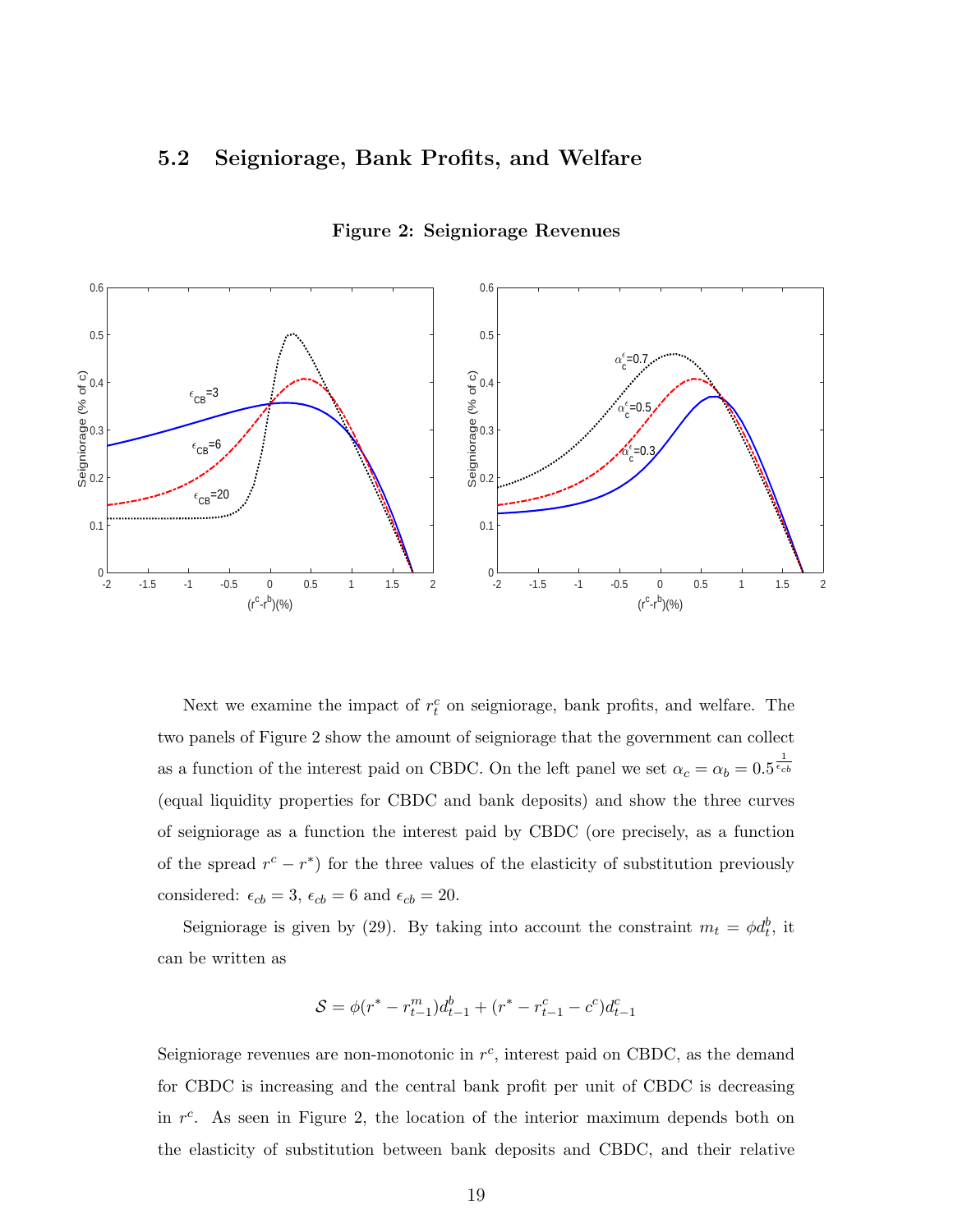



liquidity. For low elasticity of substitution, here represented by the case  $\epsilon_{cb} = 3$ , the peak of seigniorage revenues occurs for  $r_c < r_b$ ; in particular for  $\epsilon_{cb} = 3$  the peak occurs for  $r^c$  30 bps lower than  $r^b$ : low substitutability ensures that demand for CBDC is high even when the interest paid by it is inferior to that paid by bank deposits. For higher substitutability, the peak occurs for  $r^c > r^b$ . In the limit of perfect substitutability, clearly the best to maximize seigniorage is to set the interest just above that paid on bank deposits and attract the whole demand of liquid assets.

The right panel of Figure 2 shows the quite intuitive result that, for higher liquidity of CBDC relative to bank accounts, the peak of seigniorage occurs for lower  $r^c$ : if the liquidity services offered by this instruments are higher, demand decreases more slowly in the interest rate it pays, and the profit-maximizing interest rate is lower.

Figure 3 shows how bank profits are reduced (relative to the world prior to CBDC), as the spread between the interest on CBDC and on deposits increases. Bank profits can decrease up to 16%; however, as previously discussed this has no impact on banks' credit extension in our model. The reduction in bank profits reduces government tax revenues, however the increase in seigniorage is more important. For example, in the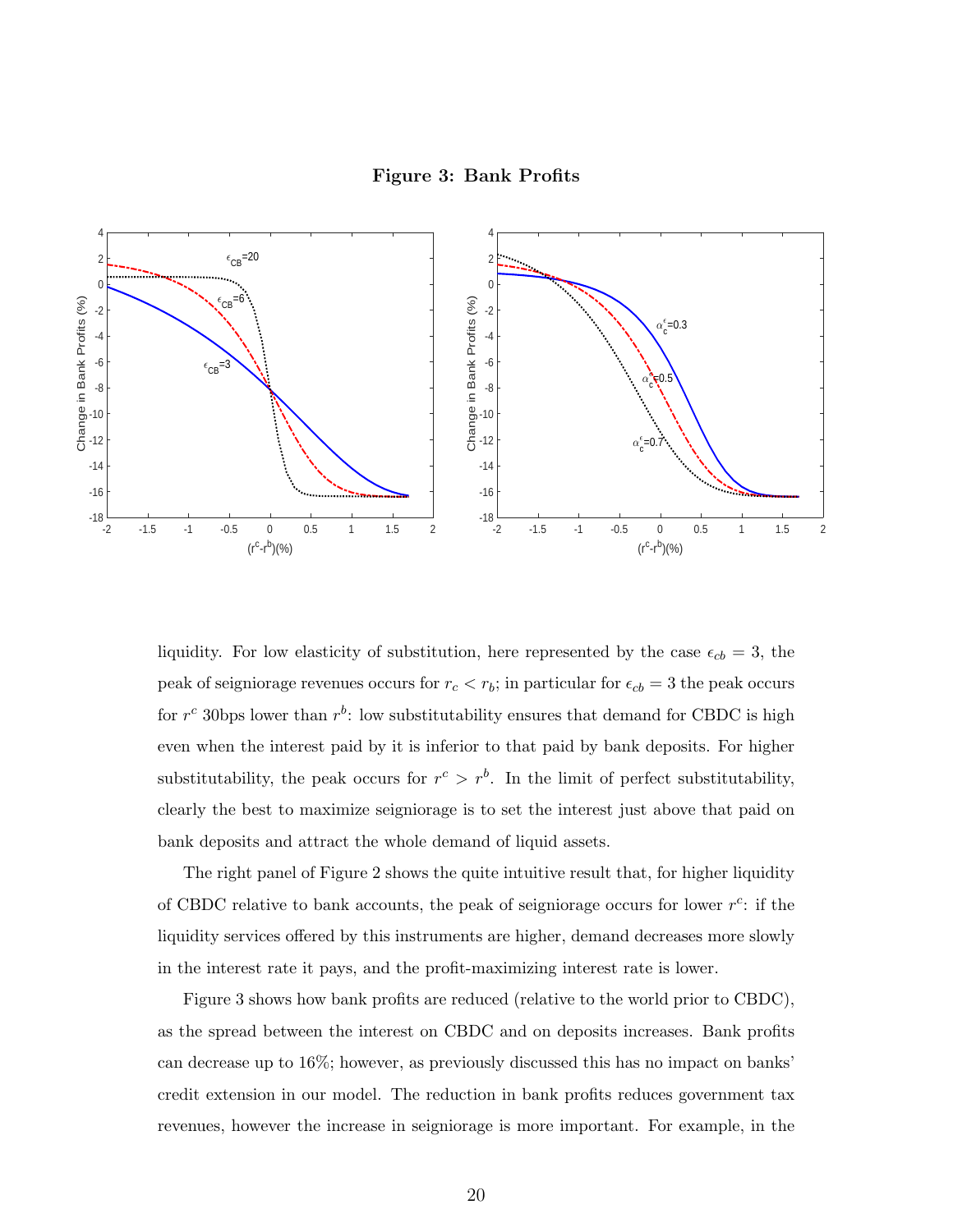case of  $\alpha_c = 0.5$  and  $\epsilon_{BC=6}$ , the reduction in bank profits reduces the government's revenues by 16 bps, however seigniorage increases revenues by 32 bps.

Summing up, to maximize government revenues  $r_t^c$  should be set slightly higher than  $r<sup>b</sup>$ , unless substitutability is very low. However, if the authorities want to maximize consumers' welfare, they have an incentive to set a higher interest rate, so as to reduce the opportunity cost of holding money. By setting  $r^c$  higher than  $r^b$ , consumers face a lower opportunity cost. To minimize the opportunity cost,  $r^c$  should be set to  $r^*$ . But in this case, given that managing CBDC has a non-zero cost, the government would face negative revenues from CBDC. We quantify this tradeoff below.

## 5.3 Optimal Policy and Welfare gains

We now examine the broader question of what is the best choice of interest, liquidity and substitutability, that the central bank can make, in an economy with distortionary taxes. We will assume that changes in government revenues are compensated by lowering the distortionary labor tax. The tradeoff between reducing taxes or reducing the opportunity cost of holding money depends on the level of taxation: clearly in some European countries, such as Italy or France, in which the level of labor taxation is of the order or 45%, reducing taxes would be a bigger priority than in countries such as the US in which the level of labor taxation is of the order of 25%. For this reason we compute the welfare-maximizing choice as a function of the labor tax rate.

Another important consideration to determine the optimal policy is whether households share or not banks' profits. As briefly discussed in Section 2, we consider two alternative, extreme cases. In the first case, which we call "case a", households fully own banks and equally share bank profits, so that the parameter  $\zeta$  in (5) is equal to 1. We call "case b" the opposite extreme, in which  $\zeta = 0$  and "bankers" receive all bank profits. Assuming that their size  $\nu$  is zero, they are irrelevant for welfare.

The plots in Figure 4 show the optimal interest rate choice in both cases. As we see, in "case b" the welfare-maximizing choice involves a higher interest rate on CBDC. This result can be understood the following way: when all households receive an equal share of banks profits ("case a"), welfare can only be improved via a reduction of the distortions in the economy; in contrast, when households do not receive banks' profits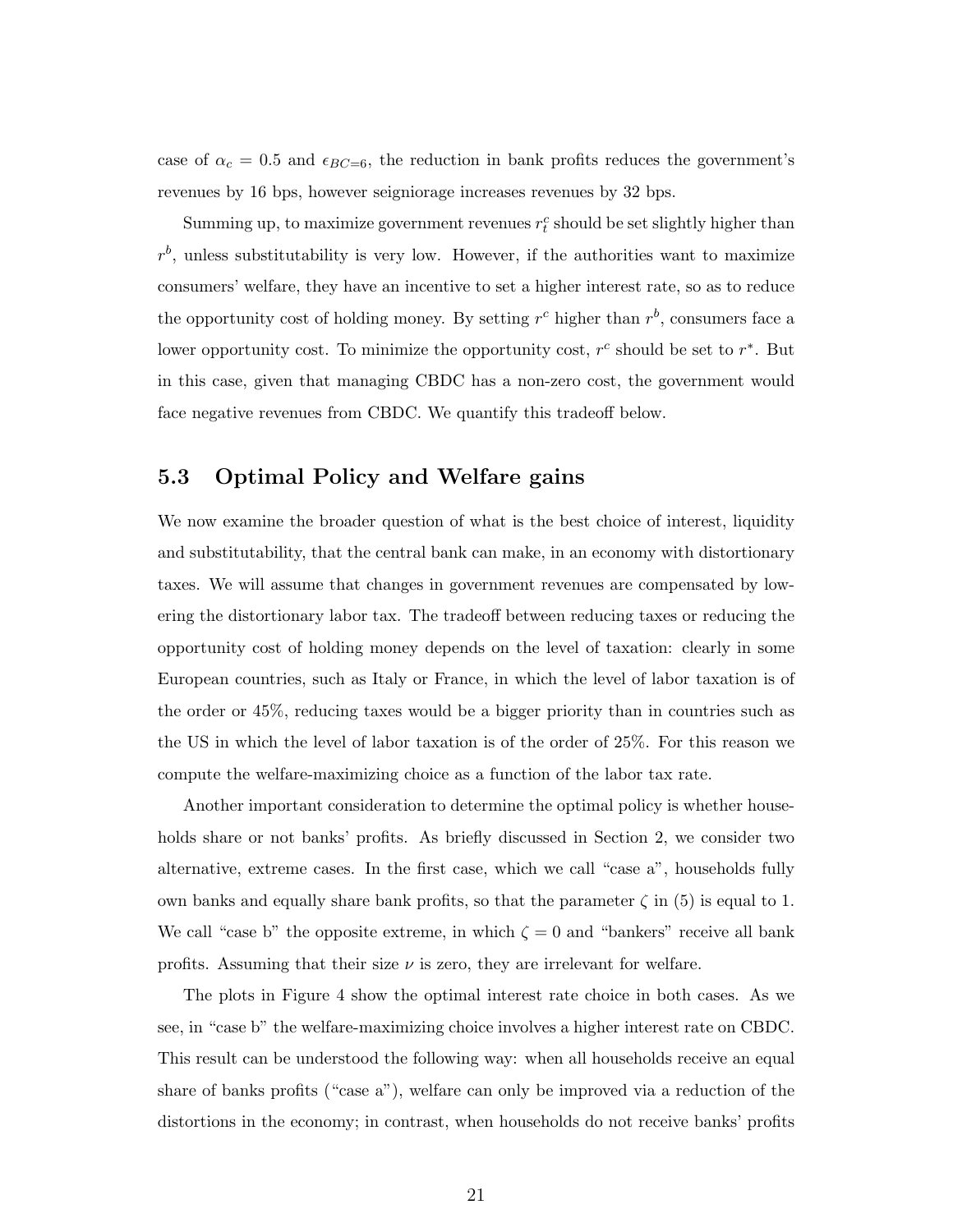("case b"), their welfare can be improved if they take over part of the resources that were previously taken by bankers. A higher interest rate reduces the demand for bank deposits and increases the demand for CBDC, and this allows households to take over a higher share of the rents associated to deposits, which were previously held by bankers.

Figure 5 shows the welfare gain in the optimal case. The left panel shows the welfare gain as a function of the labor tax rate, in "case a" and "case b", when  $\alpha_c = 0.5^{\frac{1}{\epsilon_{cb}}}$  and  $\epsilon_{cb} = 6$ . The right panel shows the same, when setting  $\epsilon_{cb} = 20$ . We se that the welfare gain in this case is increasing in the elasticity of substitution, although very mildly. In "case a", the welfare gain ranges from a modest 7-8 bps when the labor tax rate is 20% to a more significant 18-20 bps when the labor tax rate is 45%. On the other hand, in "case b" the welfare gain would range between 52-53 bps (when  $\tau_l = 20\%$ ) to 58-60 bps (when  $\tau_l = 45\%$ ).

Table 2 gives more detail about the main changes in the economy (including labor, consumption, welfare) in two cases: when (pre-CBDC) labor tax rate is 25% and 45%. Here the interest rate on CBDC is set at the optimal level; the liquidity of CBDC is equal to that of bank deposits  $(\alpha_c = 0.5^{\frac{1}{\epsilon_{cb}}})$ , and the elasticity of substitution is set at the high level,  $\epsilon_{cb} = 20$ , that is the case that gives the slightly more positive welfare results.

| $\tau_l$ =25 $\%$   | "case a"  | "case b"                 | $\tau_l = 45\%$       | "case a"  | "case b"  |
|---------------------|-----------|--------------------------|-----------------------|-----------|-----------|
| Consumption         | $+27$ bps | $+54$ bps<br>Consumption |                       | $+41$ bps | $+62$ bps |
| Labor               | $+22$ bps | $\theta$                 | Labor                 | $+26$ bps | $+4$ bps  |
| Labor tax rate      | $-0.12\%$ | $-0.13%$                 | Labor tax rate        | $-0.30\%$ | $-0.27\%$ |
| Optimal $(r^*-r^c)$ | $-0.96\%$ | $-0.85%$                 | Optimal $(r^* - r^c)$ | $-1.53\%$ | $-1.42\%$ |
| Welfare             | $+9$ bps  | $+54$ bps                | Welfare               | $+20$ bps | $+59$ bps |

Table 2: CBDC-induced changes in the economy

Finally, Figure 6 shows how the welfare gain at the optimal interest level  $r_c$  changes with liquidity and substitutability between CBDC and bank deposits. In the two top panels the labor tax rate is set at  $\tau_l = 25\%$ . In the bottom two panels  $\tau_l = 45\%$ . We see that in fact, if the liquidity of CBDC is low relative to that of bank deposits, the welfare gain is quite sensitive to the elasticity of substitution between CBDC and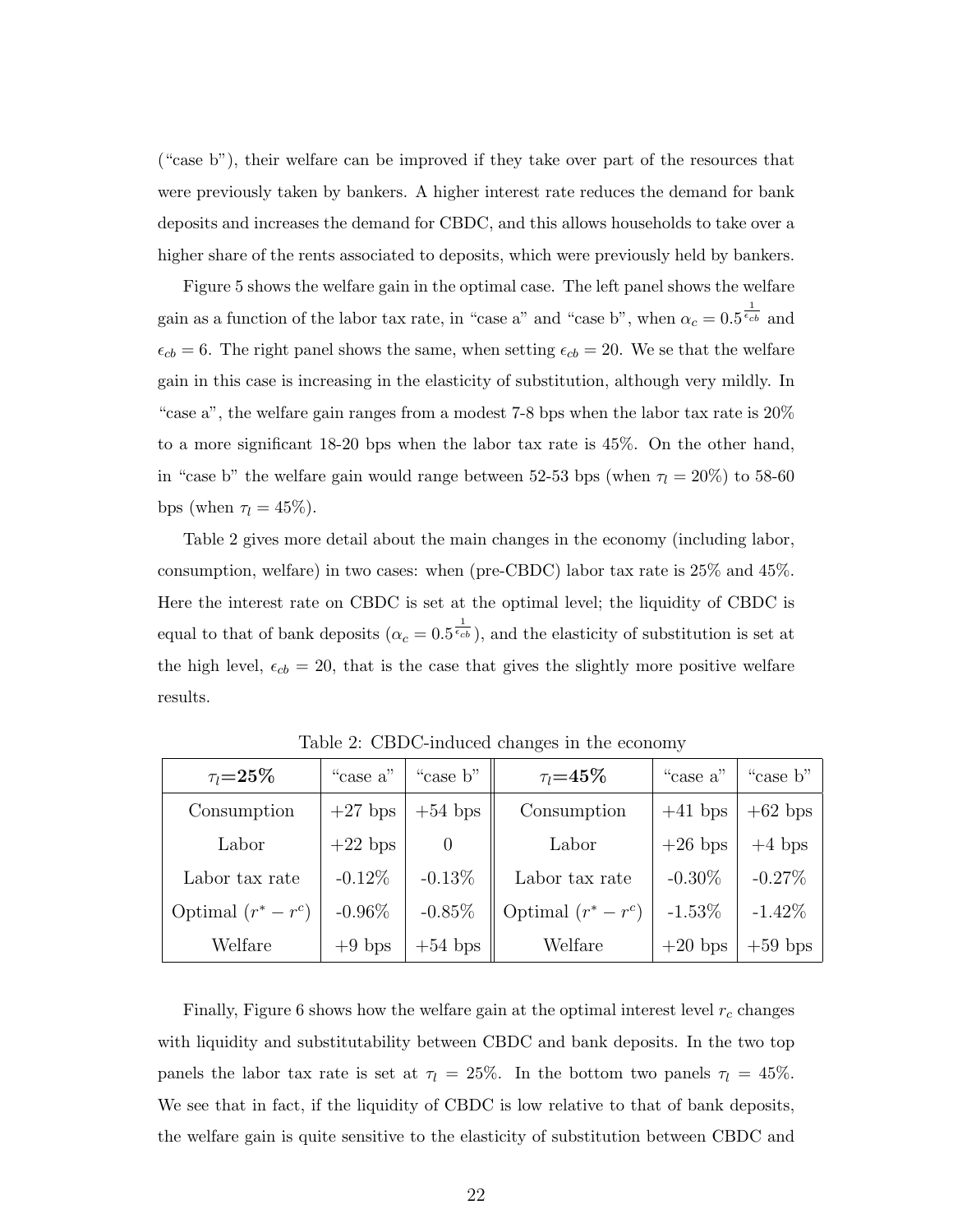

Figure 4: Optimal CBDC rate

Figure 5: Welfare gain



 $\epsilon_{cb} = 6$   $\epsilon_{cb} = 20$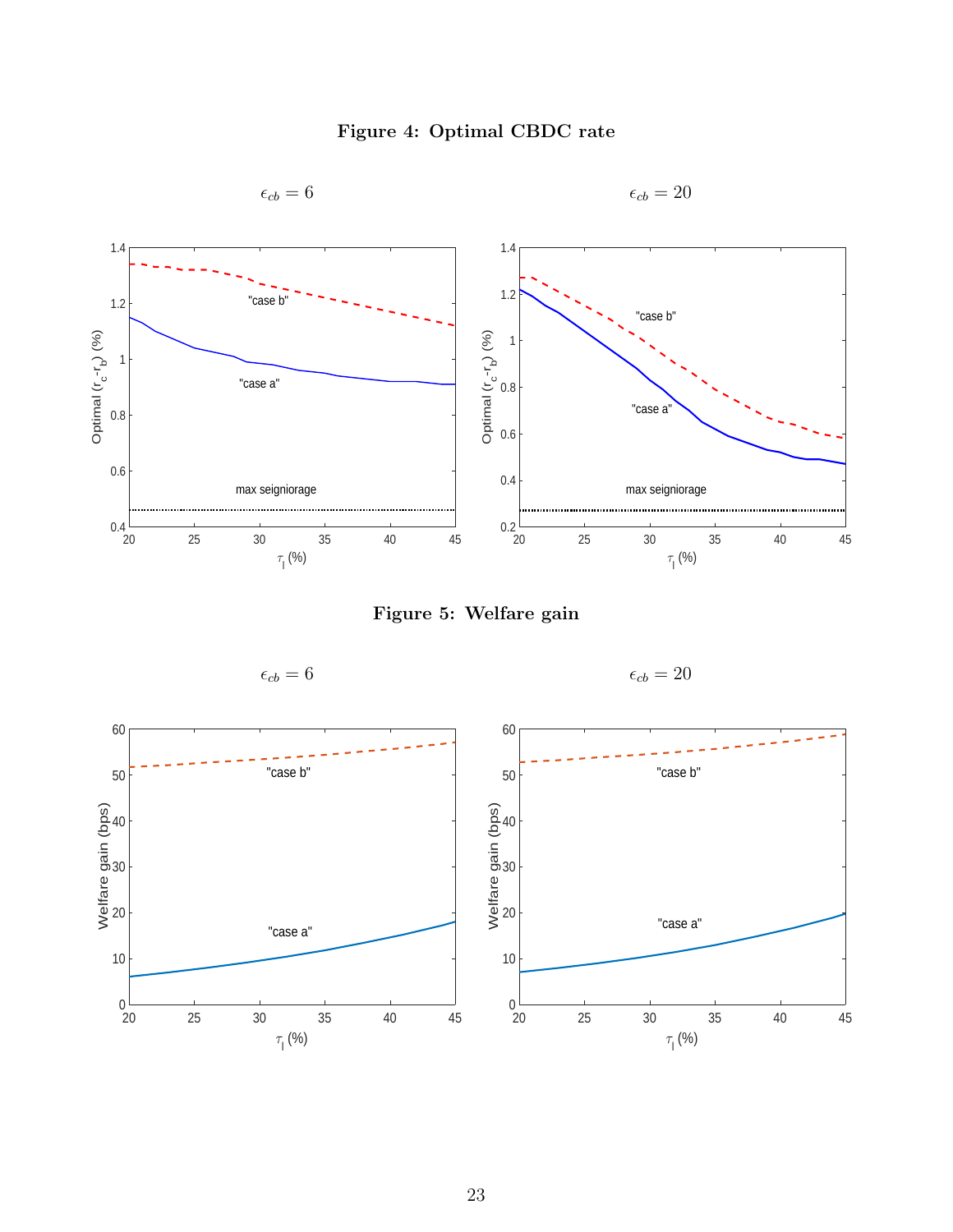bank deposits. Intuitively, if CBDC is significantly less liquid than bank deposits, to make CBDC attractive we need to set the interest paid by CBDC,  $r_c$ , higher than the interest paid by bank deposits; and if, in addition, the substitutability between the two is low, demand for bank deposits continues to be high unless  $r_c$  is very close to the risk-free rate. This means that the seigniorage the central bank can collect is necessarily low, which lowers the welfare gain, especially when labor taxes are at the high end of the spectrum, i.e. when seigniorage used to lower tax rates would be very valuable. Figure 6 shows that, everything else equal, the more liquid is CBDC, and the more it is substitutable with bank deposits, the better it is for welfare. However the figure also shows that, if the two instruments are very substitutable and CBDC is at least as liquid as bank deposits, no big gains can be achieved by further increasing the liquidity of CBDC. This seems relevant since – although disregarded in this model – it seems likely that increasing the liquidity of CBDC might involve higher costs for the central bank.

### 5.4 Alternative Scenarios

#### 5.4.1 Lump-sum taxation

Imagine a scenario in which all taxes are lump-sum, and both the labor tax rate and the corporate tax rate are zero  $(\tau^l = 0, \tau^b = 0, t > 0, \text{ in the notation of Section 2}).$ In this case it is inutitive that the optimal interest rate on CBDC would be equal to the risk-free rate: collecting seigniorage to decrease taxes would not be important if taxes are lump-sum; instead, choosing  $r^c = r^*$  would reduce to zero the opportunity cost of holding money, and at the same time maximize the redistribution from bankers to non-bankers. Table 3 summarizes the effects of introducing CBDC in this economy.

|                       | "case a"  | "case b"  |
|-----------------------|-----------|-----------|
| Consumption           | $+40$ bps | $+54$ bps |
| Labor                 | $+29$ bps | $-2$ bps  |
| Optimal $(r_c - r^*)$ |           |           |
| Welfare               | $+4$ bps  | $+61$ bps |

Table 3: CBDC-induced changes in a lump-sum-tax economy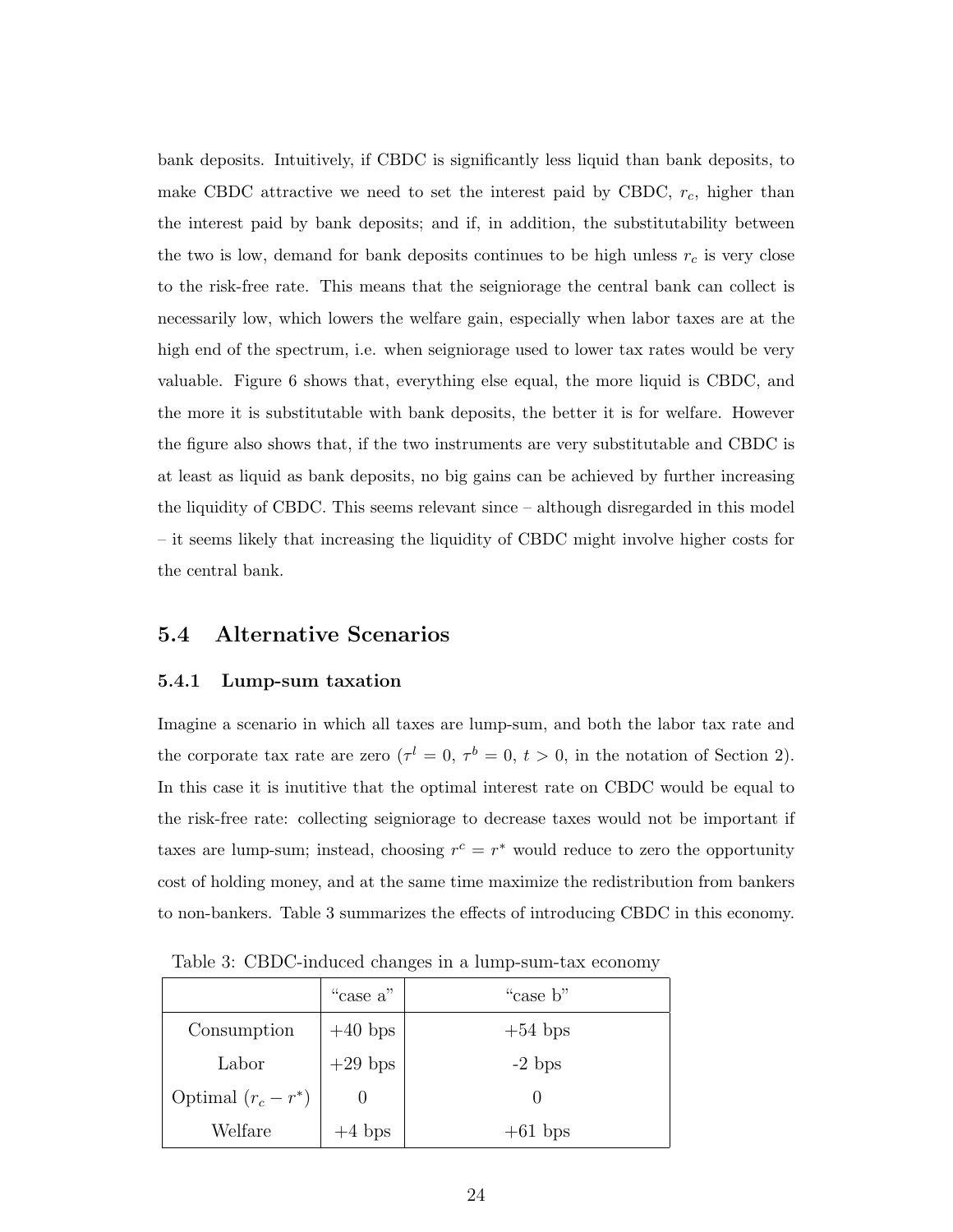

Figure 6: Welfare gain: Liquidity and Elasticity of Substitution

 $\tau_l = 25\%$  Case a  $\qquad \qquad \tau_l = 25\%$  Case b

 $\tau_l = 45\%$  Case a  $\tau_l = 45\%$  Case b



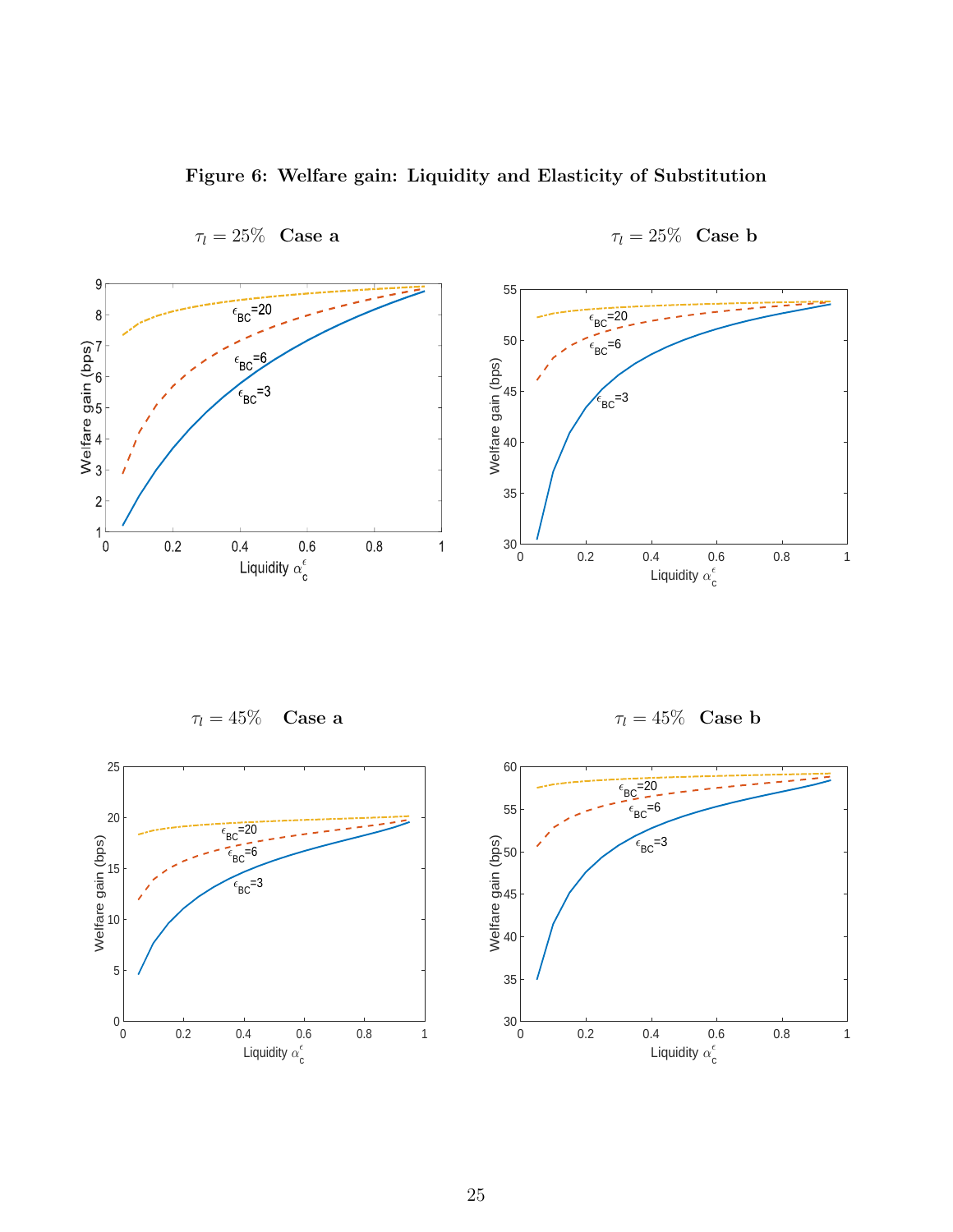As we see from Table 3, the welfare gains in "case a" would be lower than in our baseline scenario with distortionary taxes. However in "case b" the welfare gains would be slightly larger, as, with only lump-sum taxes and in particular zero tax on bank profits, the effect of the redistribution from bankers to non-bankers would be larger.

#### 5.4.2 Alternative money demand

We now consider the possibility that the interest semi-elasticity of money demand is different from our baseline scenario. As shown in (15), this semi-elasticity is essentially governed by the parameter  $B$  of the transaction cost. We therefore change this parameter to obtain different values of the semi-elasticity and look at the impact on the welfare gains brought by CBDC.





$$
\tau_l = 25\% \qquad \qquad \tau_l = 45\%
$$

As we see from Figure 7. welfare gains increase in the interest semi-elasticity of money demand. This is intuitive as a higher semi-elasticity means that the distortion associated with the low interest on money has stronger effects on the economy, so CBDC, by paying interest close to the risk-free rate, would have the potential to bring bigger welfare improvements. As labor taxes are high (45%) and at the same time the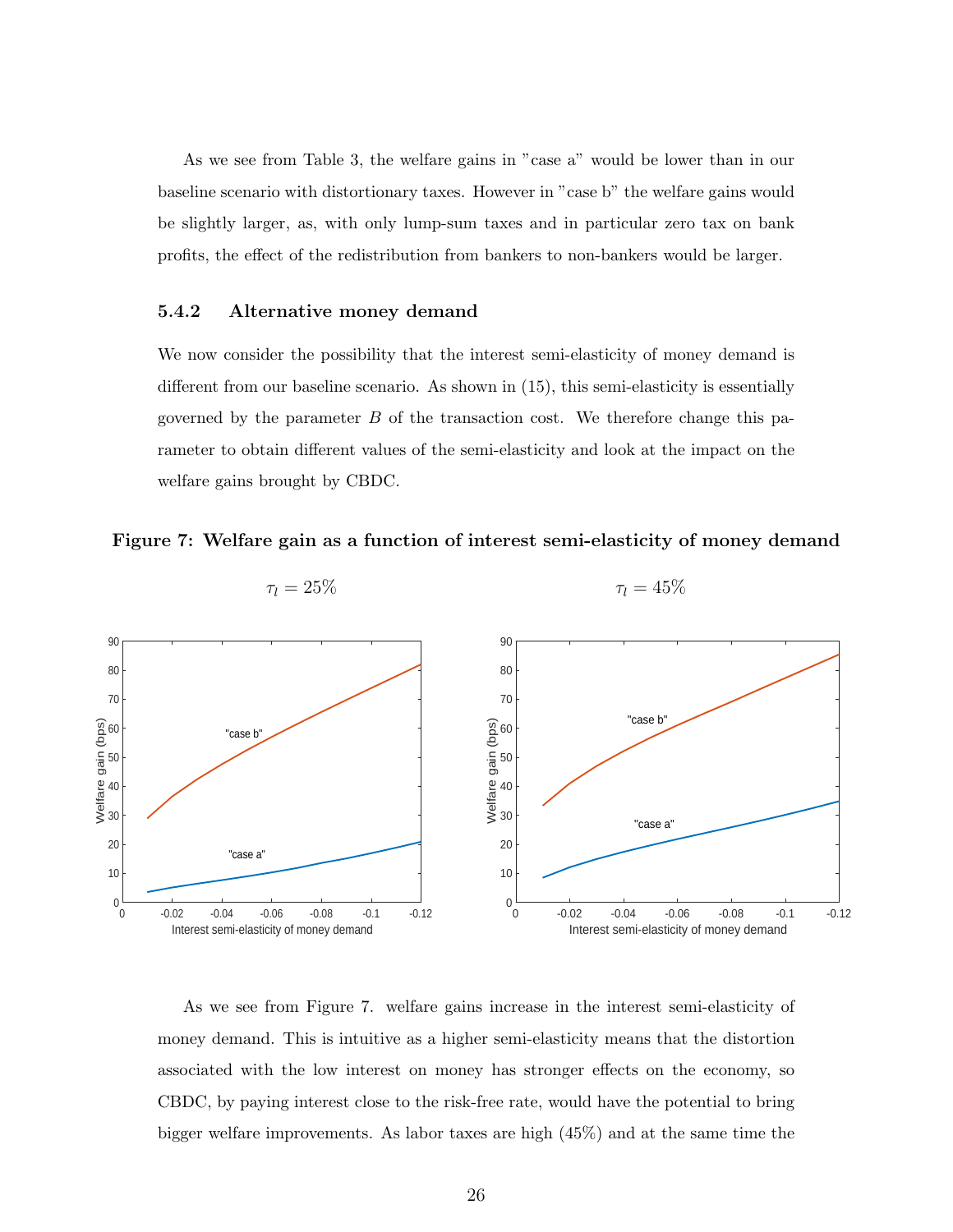interest semi-elasticity is high (-0.12 is the highest value we consider), the welfare gains induced by CBDC reach 35 bps in "case a" and 85 bps in "case b".

#### 5.4.3 Alternative Frisch elasticities of labor supply

The plots in Figure 8 show the welfare improvement induced by CBDC as a function of the inverse Frisch elasticity. The range for the latter goes from 0.25 (corresponding to Frisch elasticity equal to 4, one of the highest values considered in the literature) to 4 (Frisch elasticity equal to 0.25, in the low range of estimated "micro-elasticities"). As is intuitive, CBDC has the potential to bring higher welfare improvement when the elasticity is high, i.e. when taxation has a stronger distortionary effect on labor. However, Figure 8 shows that welfare improvements in "case b" are essentially independent of the Frisch elasticity: to maximize the redistribution from bankers to non-bankers it is optimal to set the rate on CBDC close to the risk-free rate. However, this involves small seigniorage collection, hence small tax reduction.

Figure 8: Welfare gain as a function of inverse Frisch elasticity



 $\tau_l = 25\%$ 

$$
\tau_l=45\%
$$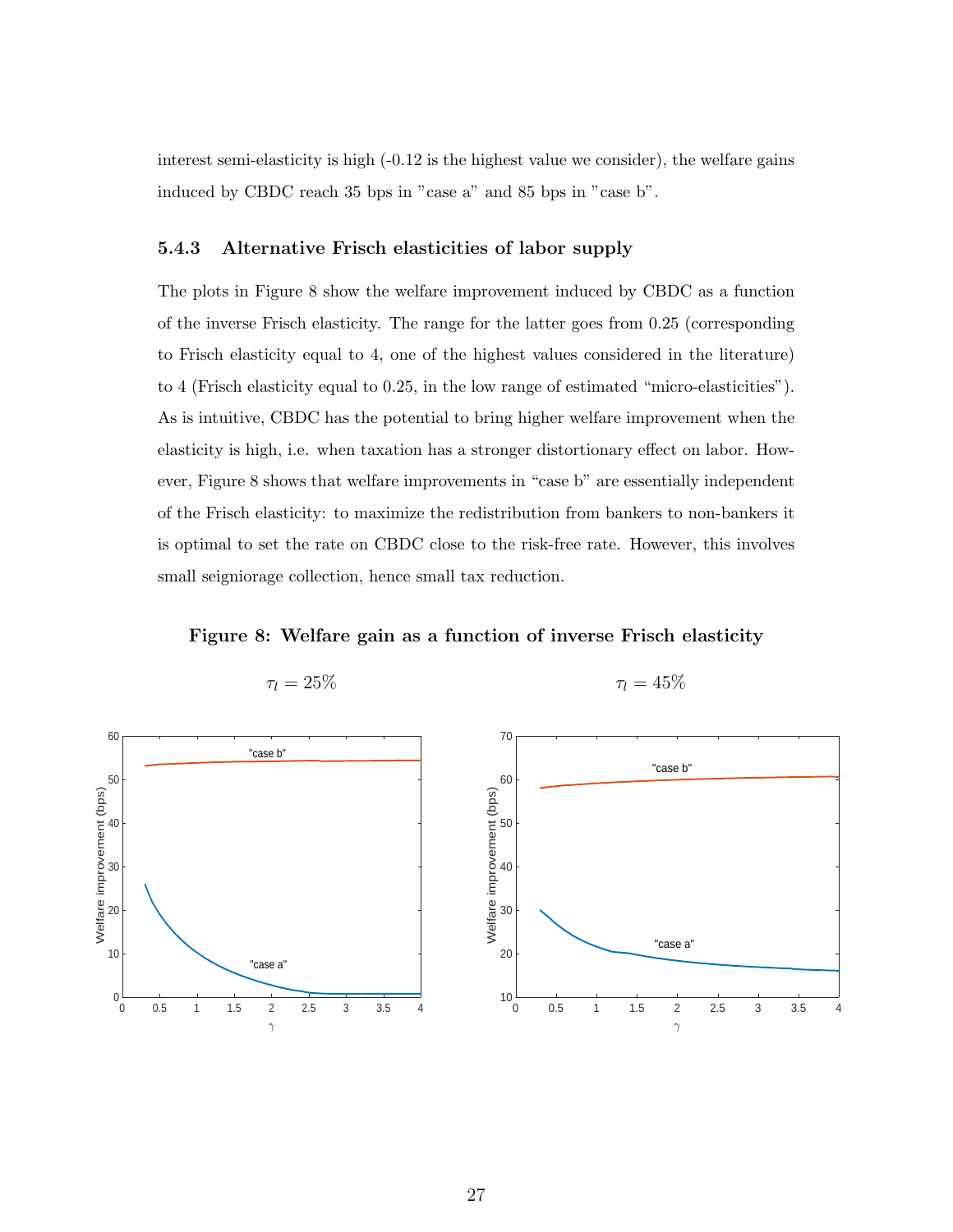#### 5.4.4 Low nominal rates

Although all plots and numbers for Section 6 have been obtained using  $r = 3\%$ , it is worth noting that results are essentially driven by the spreads between the risk-free rate, the rate on bank deposit and that on CBDC.

The spread  $r^* - r^b$ , chosen by banks, is independent of the risk-free rate, as shown by (27). Deposit and CBDC demand also depend essentially on the spreads. Seigniorage, as shown by (32), is the sum of two components, one due to reserves and one due to CBDC. The one due to CBDC is largely dominant and depends only on the spread  $r^* - r^c$ , rather than on the value of the risk-free rate. Hence, the value of the risk-free rate does not impact results in a significant way, and neither does inflation, affecting individual rates but not spreads.

The only caveat is if there is a zero lower-bound on nominal rates. If so, assuming, as in our calibration, that the desired spread  $r^* - r^b$  for banks is 2%, when the nominal risk-free rate is below 2% banks are forced to apply a spread lower than the desired value. In the limit of zero nominal rate, the spreads between all three rates are zero and all three channels analyzed in this paper lose their effectiveness. The plots in Figure 9 show that the welfare improvement brought by CBDC depends essentially linearly on the bank deposit spread  $r^* - r^b$ , and is zero when this spread (minus the cost of managing deposits) is zero.

#### 5.4.5 Alternative value for other parameters

Table 4 shows the welfare improvement brought by CBDC with some alternative parameter choices. In particular, we show results obtained with alternative values of the cost of managing deposits and loans, reserve requirement, the corporate tax rate (used in our model as the tax rate on bank profits), banks' degree of competition in the loan market, the working capital requirement for firms –affecting the extent to which firms are dependent on bank loans– and households' wealth as a fraction of annual consumption.

We see that the impact of these parameters is not extremely large. However, parameters affecting deposits have some impact on our results. In general, with parameter values implying that banks' rent collection on deposits is high (low reserve ratio, low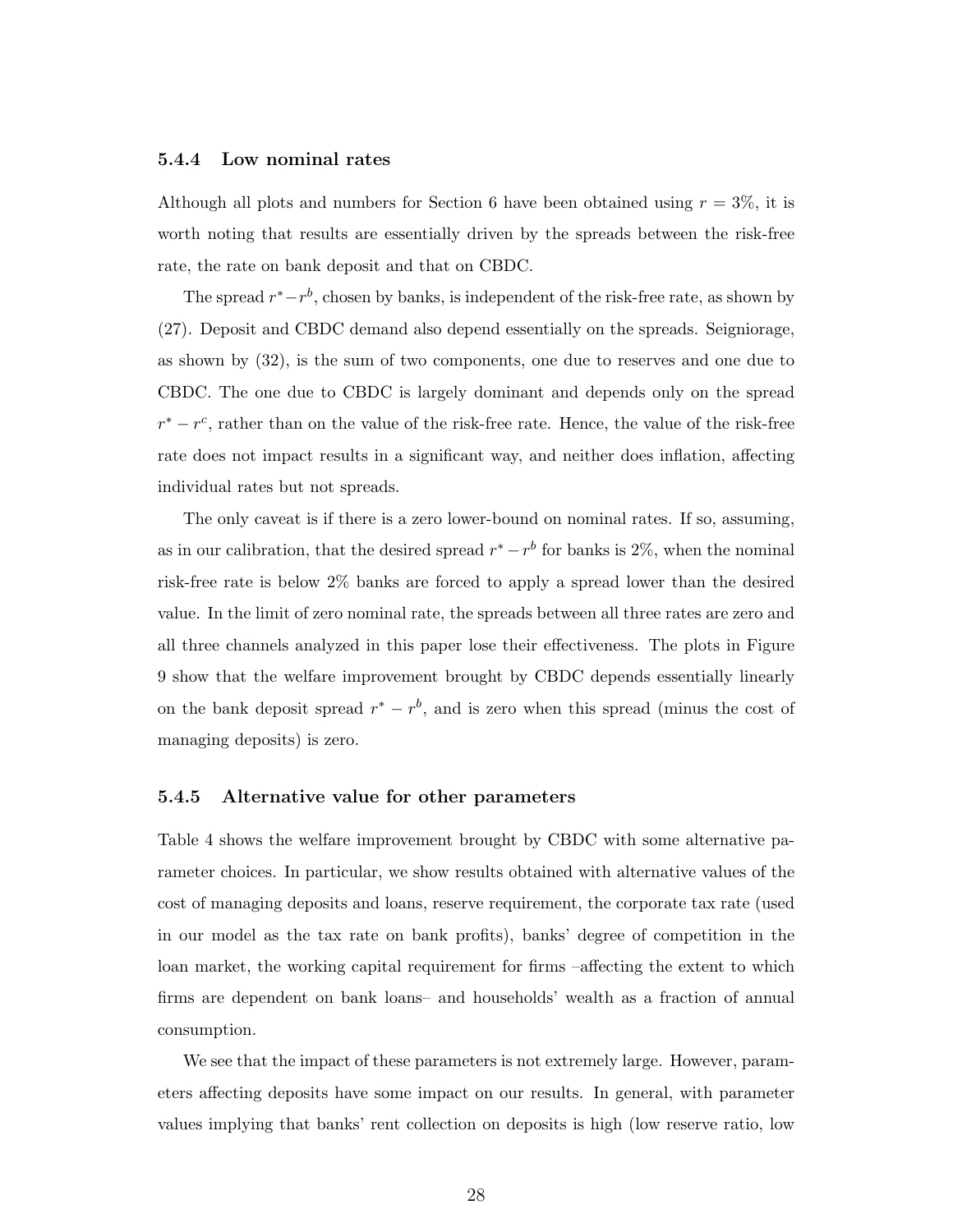

Figure 9: Welfare gain as a function of deposit spread

 $\tau_l = 25\%$   $\tau_l = 45\%$ 

cost of managing deposits) the introduction of CBDC has a stronger welfare impact. Similarly, if the corporate tax rate is low, implying a stronger degree of inequality between households and bankers, the introduction of CBDC has a higher potential of smoothing such inequality and improving welfare.

Instead, results are essentially unaffected by a change in the parameters related to loans (the loan spread, the cost of managing loans, the working capital requirement, which affects the extent to which firms need to rely on bank loans), as the loanextension function of banks is essentially unaffected by the introduction of CBDC. Household wealth has also no impact on results.

# 6 Conclusion

There is an intense discussion in policy circles about the potential introduction of a broad retail CBDC. While there are various microeconomic aspects related to its implementation, in this paper we consider its macroeconomic implications. Most likely, CBDC will not be a perfect substitute of cash or bank deposits. This imperfect sub-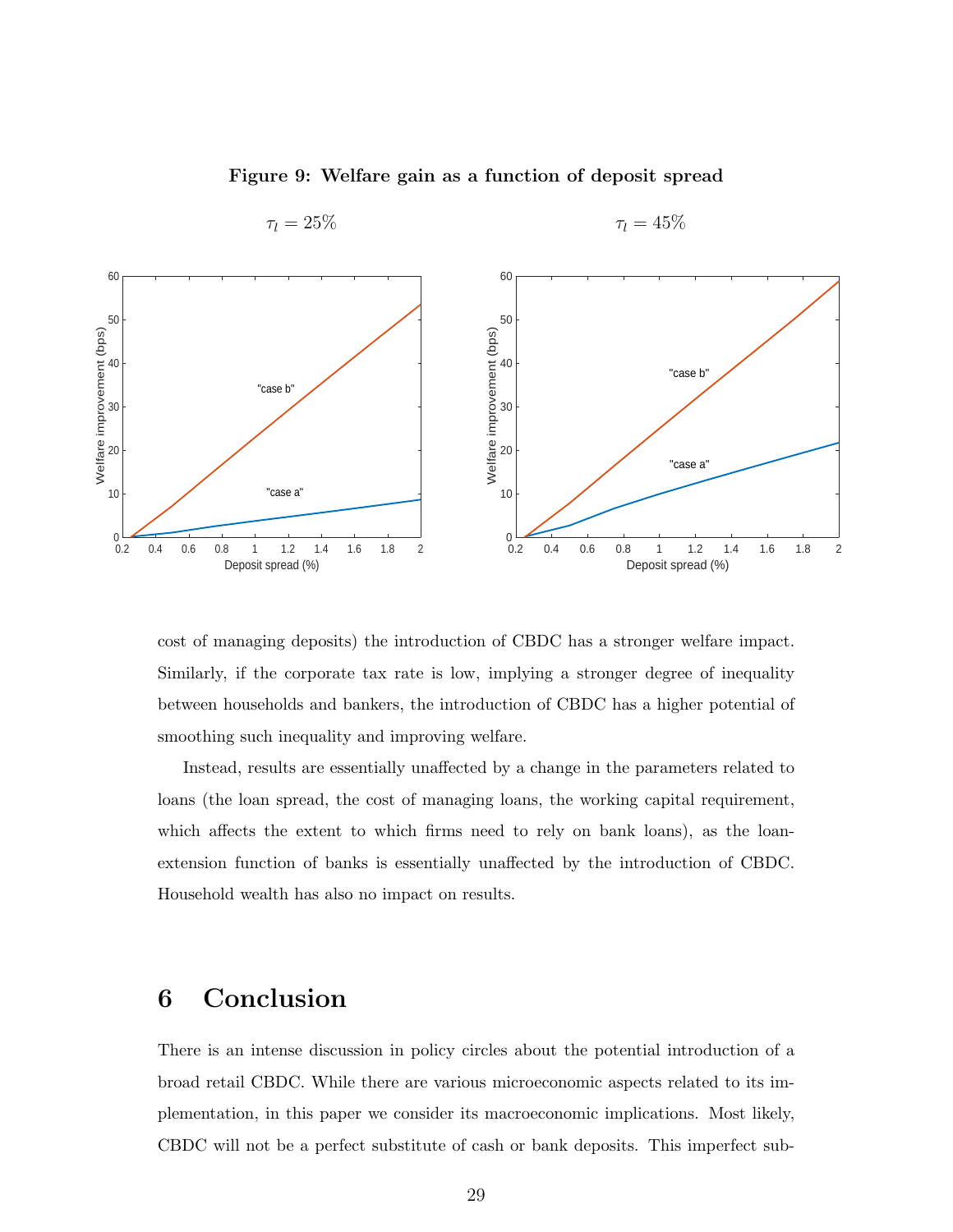|                        | $\tau_1 = 25\%$ | $\tau_l = 25\%$ | $\tau_l = 45\%$ | $\tau_l = 45\%$ |
|------------------------|-----------------|-----------------|-----------------|-----------------|
|                        | case a          | case b          | case a          | case b          |
| <b>Baseline</b>        | $+9$ bps        | $+54$ bps       | $+20$ bps       | $+59$ bps       |
| $c^b = 0.005$          | $+7$ bps        | $+45$ bps       | $+16$ bps       | $+47$ bps       |
| Reserve ratio $= 0$    | $+11$ bps       | $+58$ bps       | $+22$ bps       | $+63$ bps       |
| Reserve ratio = $10\%$ | $+8$ bps        | $+49$ bps       | $+17$ bps       | $+54$ bps       |
| $\tau^{b} = 35\%$      | $+8$ bps        | $+48$ bps       | $+17$ bps       | $+53$ bps       |
| $\tau^{b} = 15\%$      | $+10$ bps       | $+60$ bps       | $+23$ bps       | $+65$ bps       |
| $\epsilon^l=4$         | $+9$ bps        | $+54$ bps       | $+20$ bps       | $+59$ bps       |
| $\varphi = 0.3$        | $+9$ bps        | $+54$ bps       | $+20$ bps       | $+59$ bps       |
| $weakth/c=2$           | $+9$ bps        | $+54$ bps       | $+20$ bps       | $+59$ bps       |

Table 4: CBDC-induced welfare changes with alternative parameter values

stitutability is a key element in our analysis and we show the impact of CBDC under various degrees of substitutability. The open-economy assumption is another crucial aspect of our model as this offers alternative financing for banks and keeps the risk-free interest rate constant, thereby limiting the real implications of CBDC.

In our welfare analysis, we find that CBDC could be an instrument to mitigate two distortions in the economy: distortionary taxation and the opportunity cost of holding money, which is much higher than the cost of providing money. Clearly this benefit would be higher, the higher the extent of the distortions. In our benchmark case, we find that the benefits of CBDC in reducing distortions would be modest: even in economies with high labor taxes (around 45%), welfare would improve at most by 20 bps in consumption terms. Instead, we found higher welfare gains from the redistribution of rents associated to deposits from bankers to non-bankers. The welfare improvement to non-bankers (and to the whole population in the limit in which bankers are a negligible minority) could reach about 60 bps when taking into account this channel. The welfare gains might be higher in countries in which the Frisch elasticity and/or the interest semi-elasticity of money demand is very high. Indeed, these are the cases in which the two distortions mentioned above have stronger effect on the economy.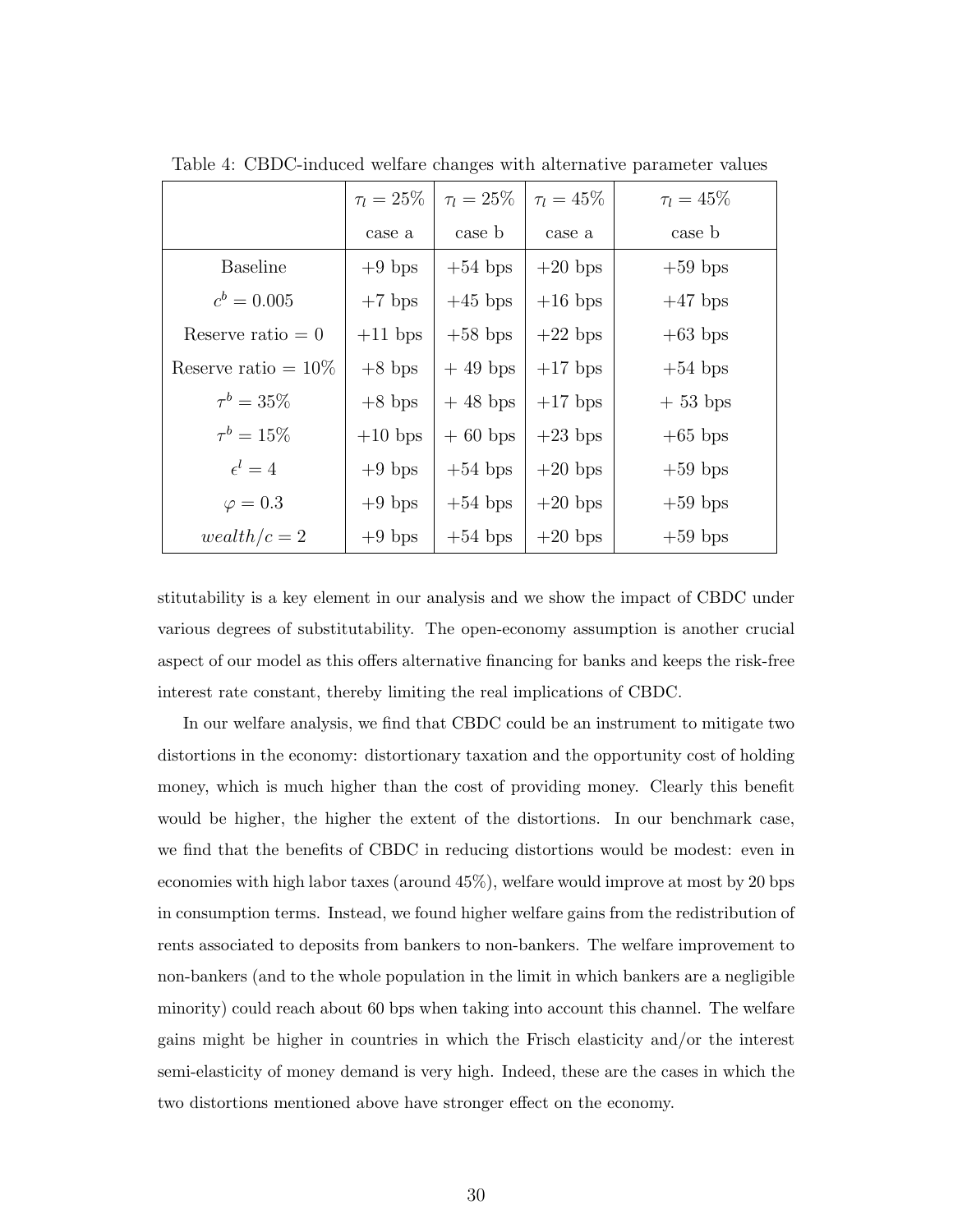# References

- [1] Agur, Itai, Anil Ari, Giovanni DellAriccia (2021), "Designing central bank digital currencies." Journal of Monetary Economics.
- [2] Andolfatto, David (2021), "Assessing the impact of central bank digital currency on private banks." The Economic Journal 131.634: 525-540.
- [3] Assenmacher, Katrin, Aleksander Berentsen, Claus Brand and Nora Lamersdorf (2021), "A unified framework for CBDC design: remuneration, collateral haircuts and quantity constraints." ECB Working Papers No. 2578.
- [4] Auer, Raphael, Jon Frost, Leonardo Gambacorta, Cyril Monnet, Tara Rice, and Hyun Song Shin (2021), "Central bank digital currencies: motives, economic implications and the research frontier." BIS Working Papers No. 976.
- [5] Barrdear, John, and Michael Kumhof (2021), "The macroeconomics of central bank issued digital currencies." Journal of Economic Dynamics and Control: 104148.
- [6] Bordo, Michael D., and Andrew T. Levin (2017), "Central bank digital currency and the future of monetary policy." No. w23711. National Bureau of Economic Research.
- [7] Brunnermeier, Markus K., Harold James, and Jean-Pierre Landau (2019), "The digitalization of money." No. w26300. National Bureau of Economic Research.
- [8] Brunnermeier, Markus K., and Dirk Niepelt (2019), "On the equivalence of private and public money." Journal of Monetary Economics 106: 27-41.
- [9] Chiu, Jonathan, Seyed Mohammadreza Davoodalhosseini, Janet Hua Jiang, and Yu Zhu (2019), "Bank market power and central bank digital currency: Theory and quantitative assessment." Available at SSRN 3331135.
- [10] Davoodalhosseini, S.M. (2021) "Central bank digital currency and monetary policy." Journal of Economic Dynamics and Control.
- [11] Drechsler, Itamar, Alexi Savov, and Philipp Schnabl (2017), "The deposits channel of monetary policy." The Quarterly Journal of Economics 132, no. 4: 1819-1876.
- [12] Evers, Michiel, Ruud De Mooij, and Daniel Van Vuuren (2008), "The wage elasticity of labour supply: a synthesis of empirical estimates." De Economist 156.1: 25-43.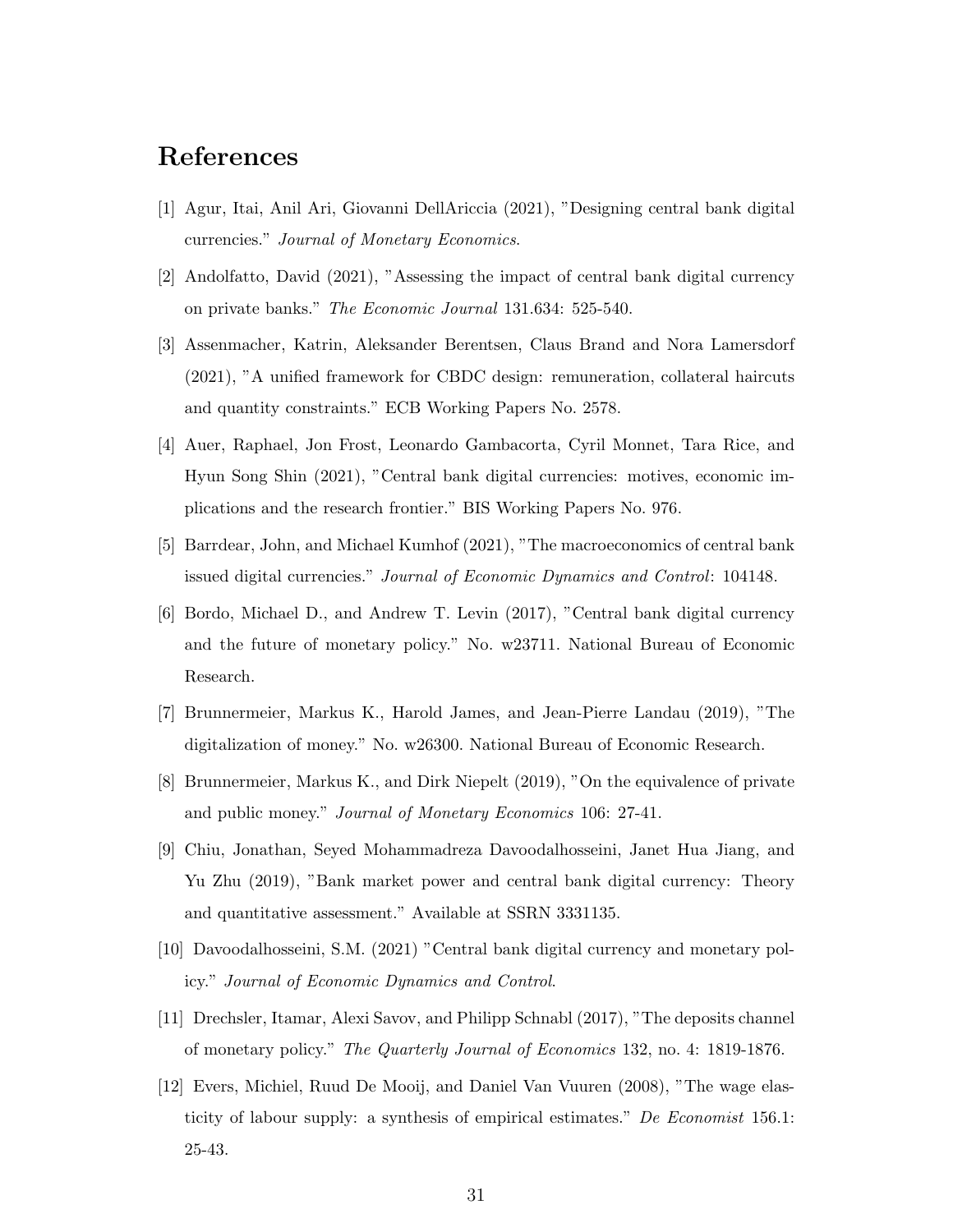- [13] Feenstra, R.C. (1986), "Functional equivalence between liquidity costs and the utility of money." Journal of Monetary Economics, 17(2): 271-291.
- [14] Ferrari, Massimo Minesso, Arnaud Mehl, and Livio Stracca (2020), "Central bank digital currency in an open economy."
- [15] Gerali, Andrea, Stefano Neri, Luca Messa, and Federico M. Signoretti (2010), "Credit and Banking in a DSGE Model of the Euro Area." Journal of Money, Credit and Banking 42, 107-140.
- [16] Hnatkovska, Viktoria, Amartya Lahiri, and Carlos A. Vegh (2016), "The Exchange Rate Response to Monetary Policy Innovations." American Economic Journal: Macroeconomics, 8(2): 137-181.
- [17] Keister, Todd, and Daniel R. Sanches (2021), "Should central banks issue digital currency?" Available at SSRN 3966817.
- [18] Mancini-Griffoli, Tommaso, et al. (2018), "Casting light on central bank digital currency." IMF Staff Discussion Notes 18.08.
- [19] Meaning, J., Dyson, B., Barker, J., and Clayton, E. (2018), "Broadening narrow money: monetary policy with a central bank digital currency."
- [20] Mendoza, Enrique G. (1995), "The terms of trade, the real exchange rate, and economic fluctuations", International Economic Review: 101-137.
- [21] Niepelt, Dirk (2021), "Central Bank Digital Currency: Considerations, projects, outputs.", VoxEU.
- [22] Piketty, Thomas, and Gabriel Zucman (2014), "Capital is back: Wealth-income ratios in rich countries 17002010." The Quarterly Journal of Economics 129, no. 3: 1255-1310.
- [23] Paravisini, Daniel, Veronica Rappoport, Philipp Schnabl, and Daniel Wolfenzon (2015), "Dissecting the effect of credit supply on trade: Evidence from matched credit-export data." The Review of Economic Studies 82: 333-359.
- [24] Piazzesi, Monika, and Martin Schneider (2020), "Credit lines, bank deposits or CBDC? competition and efficiency in modern payment systems." Unpublished, Stanford University.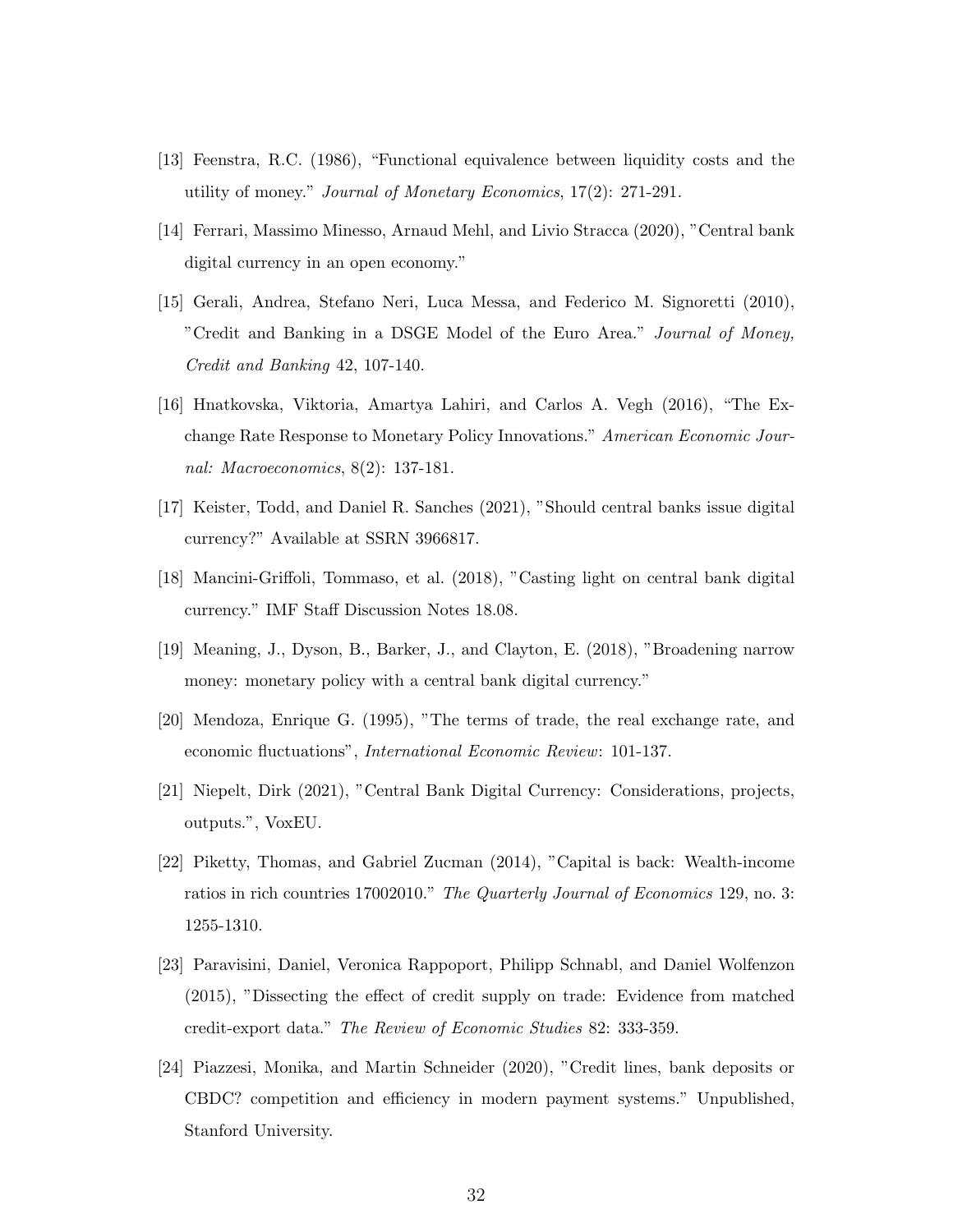- [25] Schmitt-Grohe, Stephanie, and Martin Uribe (2004), "Optimal fiscal and monetary policy under sticky prices." Journal of Economic Theory 114.2: 198-230.
- [26] Trabandt, Mathias, and Harald Uhlig (2011), "The Laffer curve revisited." Journal of Monetary Economics 58.4: 305-327.
- [27] Williamson, Stephen (2021), "Central Bank Digital Currency: Welfare and Policy Implications." mimeo.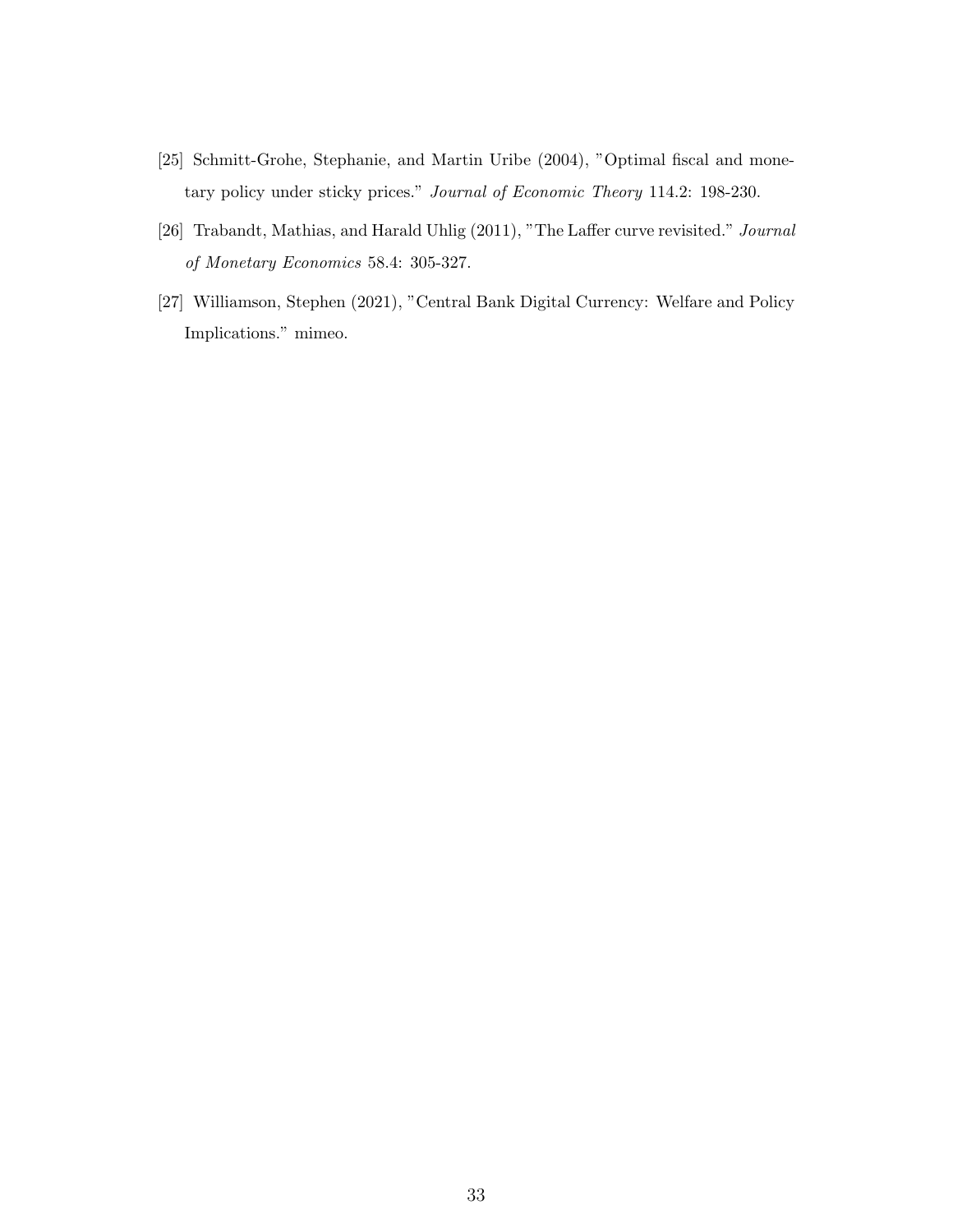# Appendix

A. Household FOCs

FOC with respect to consumption

$$
\frac{1}{c_t} = \lambda_t (1 + s(x_t) + x_t s'(x_t))
$$
\n(32)

Specialized to the case of the transaction cost in the form  $(7)$ ,  $(32)$  becomes

$$
\frac{1}{c_t} = \lambda_t (1 + 2Ax_t - 2\sqrt{AB})
$$
\n(33)

FOC with respect to hours worked

$$
h_t^{\gamma} = \lambda_t W_t (1 - \tau^h) \tag{34}
$$

FOC with respect to bank deposits  $d_t^b$ 

$$
\lambda_t \left( 1 - (Ax_t^2 - B)\alpha_b \left( \frac{d}{d_b} \right)^{\frac{1}{\epsilon_{cb}}} \right) = \lambda_{t+1} (1 + r_t^b)
$$
\n(35)

FOC with respect to CBDC  $d_t^c$ 

$$
\lambda_t \left( 1 - (Ax_t^2 - B)\alpha_c \left( \frac{d}{d_c} \right)^{\frac{1}{\epsilon_{cb}}} \right) = \lambda_{t+1} (1 + r_t^c) \tag{36}
$$

FOC with respect to the risk-free asset  $a_t$ 

$$
\lambda_t = \lambda_{t+1}(1+r^*)\tag{37}
$$

 $(33), (34), (35), (36)$  and  $(37)$  imply the three Euler equations

$$
\frac{1}{c_t(1+2Ax_t-2\sqrt{AB})}\left(1-(Ax_t^2-B)\alpha_b\left(\frac{d}{d_b}\right)^{\frac{1}{\epsilon_{cb}}}\right) = \beta(1+r_t^b)\frac{1}{c_{t+1}(1+2Ax_{t+1}-2\sqrt{AB})}
$$
(38)

$$
\frac{1}{c_t(1+2Ax_t-2\sqrt{AB})}\left(1-(Ax_t^2-B)\alpha_c\left(\frac{d}{d_c}\right)^{\epsilon_{cb}}\right) = \beta(1+r_t^c)\frac{1}{c_{t+1}(1+2Ax_{t+1}-2\sqrt{AB})}
$$
(39)

$$
\frac{1}{c_t(1+2Ax_t-2\sqrt{AB})} = \beta(1+r^*)\frac{1}{c_{t+1}(1+2Ax_{t+1}-2\sqrt{AB})}
$$
(40)

and the labor/leisure tradeoff condition

$$
h_t^{\gamma} = \frac{W_t(1 - \tau^l)}{c_t(1 + 2Ax_t - 2\sqrt{AB})}
$$
(41)